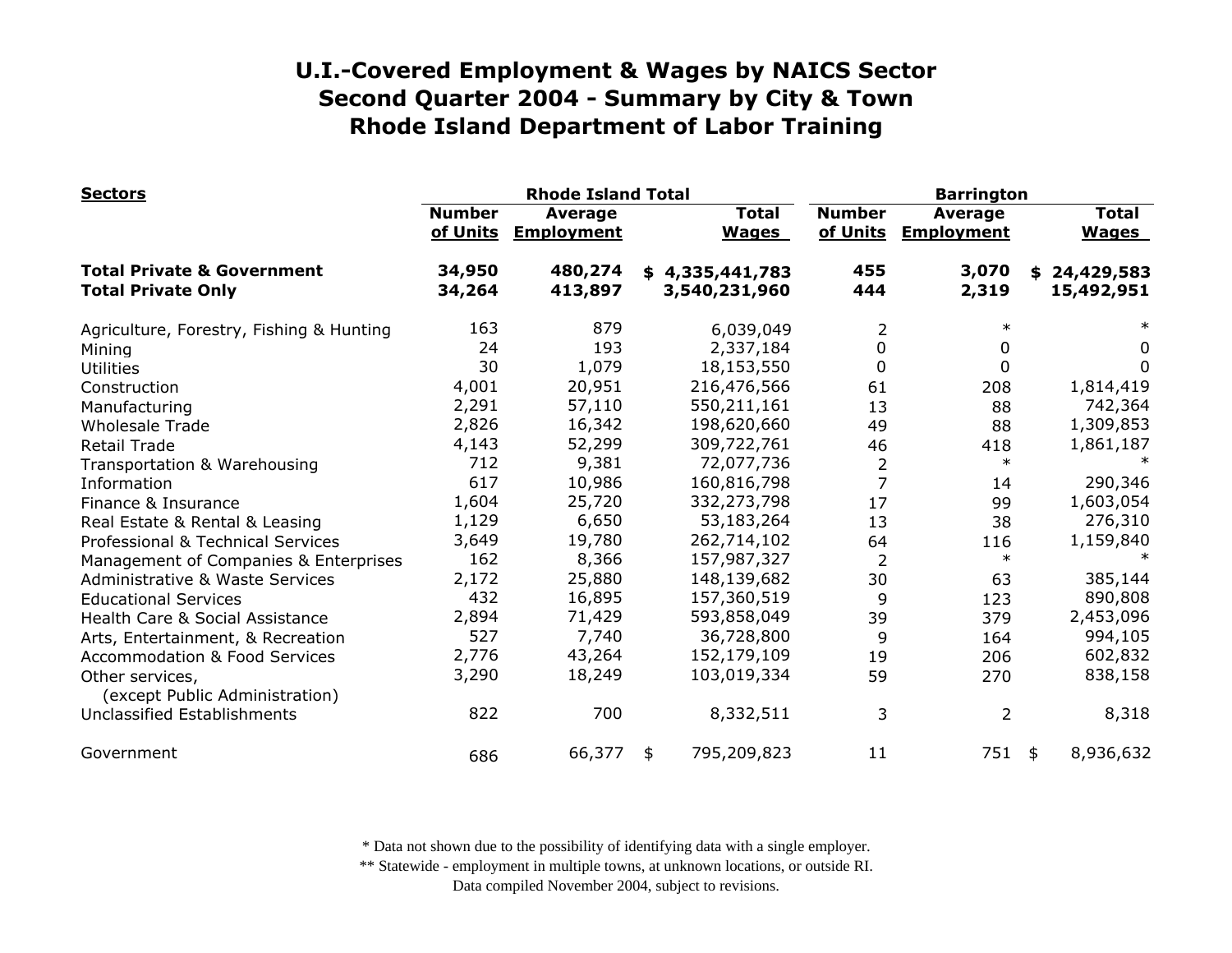| <b>Sectors</b>                                                     |                           | <b>Bristol</b>                      |                                |                           | <b>Burrillville</b>          |                                |  |  |
|--------------------------------------------------------------------|---------------------------|-------------------------------------|--------------------------------|---------------------------|------------------------------|--------------------------------|--|--|
|                                                                    | <b>Number</b><br>of Units | <b>Average</b><br><b>Employment</b> | <b>Total</b><br><b>Wages</b>   | <b>Number</b><br>of Units | Average<br><b>Employment</b> | <b>Total</b><br><b>Wages</b>   |  |  |
| <b>Total Private &amp; Government</b><br><b>Total Private Only</b> | 582<br>567                | 7,450<br>6,257                      | 56,571,601<br>\$<br>45,858,266 | 297<br>283                | 2,956<br>2,290               | 22,560,037<br>\$<br>15,514,720 |  |  |
| Agriculture, Forestry, Fishing & Hunting                           |                           |                                     | $\ast$                         |                           | $\ast$                       |                                |  |  |
| Mining                                                             | 0                         |                                     | 0                              | 0                         | 0                            | 0                              |  |  |
| <b>Utilities</b>                                                   | 0                         |                                     | 0                              |                           | $\ast$                       |                                |  |  |
| Construction                                                       | 92                        | 463                                 | 4,215,850                      | 69                        | 207                          | 1,811,207                      |  |  |
| Manufacturing                                                      | 69                        | 1,249                               | 11,256,157                     | 18                        | 546                          | 4,960,621                      |  |  |
| <b>Wholesale Trade</b>                                             | 35                        | 130                                 | 1,661,957                      | 25                        | 53                           | 594,731                        |  |  |
| <b>Retail Trade</b>                                                | 71                        | 757                                 | 4,174,195                      | 17                        | 172                          | 711,542                        |  |  |
| Transportation & Warehousing                                       | 9                         | 52                                  | 370,337                        | 4                         | 8                            | 99,478                         |  |  |
| Information                                                        |                           | $\ast$                              |                                | 6                         | 14                           | 142,855                        |  |  |
| Finance & Insurance                                                | 21                        | 139                                 | 1,090,705                      | 6                         | 35                           | 339,464                        |  |  |
| Real Estate & Rental & Leasing                                     | 18                        | 85                                  | 502,468                        | 9                         | 20                           | 122,766                        |  |  |
| Professional & Technical Services                                  | 42                        | 82                                  | 709,892                        | 20                        | 56                           | 772,555                        |  |  |
| Management of Companies & Enterprises                              | 3                         | $\ast$                              |                                | $\overline{2}$            | $\ast$                       |                                |  |  |
| <b>Administrative &amp; Waste Services</b>                         | 38                        | 183                                 | 1,367,596                      | 11                        | 26                           | 164,660                        |  |  |
| <b>Educational Services</b>                                        | 8                         | $\ast$                              |                                | 3                         | 28                           | 99,936                         |  |  |
| Health Care & Social Assistance                                    | 38                        | 861                                 | 5,011,379                      | 19                        | 491                          | 2,687,799                      |  |  |
| Arts, Entertainment, & Recreation                                  | 12                        | 71                                  | 226,523                        | 7                         | 55                           | 223,446                        |  |  |
| <b>Accommodation &amp; Food Services</b>                           | 46                        | 656                                 | 2,089,583                      | 25                        | 385                          | 1,226,861                      |  |  |
| Other services,<br>(except Public Administration)                  | 63                        | 253                                 | 1,202,208                      | 37                        | 120                          | 594,810                        |  |  |
| Unclassified Establishments                                        | $\mathbf{0}$              | $\mathbf 0$                         | $\mathbf 0$                    | 1                         | $\mathbf{1}$                 | 4,550                          |  |  |
| Government                                                         | 15                        | 1,193                               | 10,713,335<br>\$               | 14                        | 666                          | 7,045,317<br>\$                |  |  |

\* Data not shown due to the possibility of identifying data with a single employer.

\*\* Statewide - employment in multiple towns, at unknown locations, or outside RI.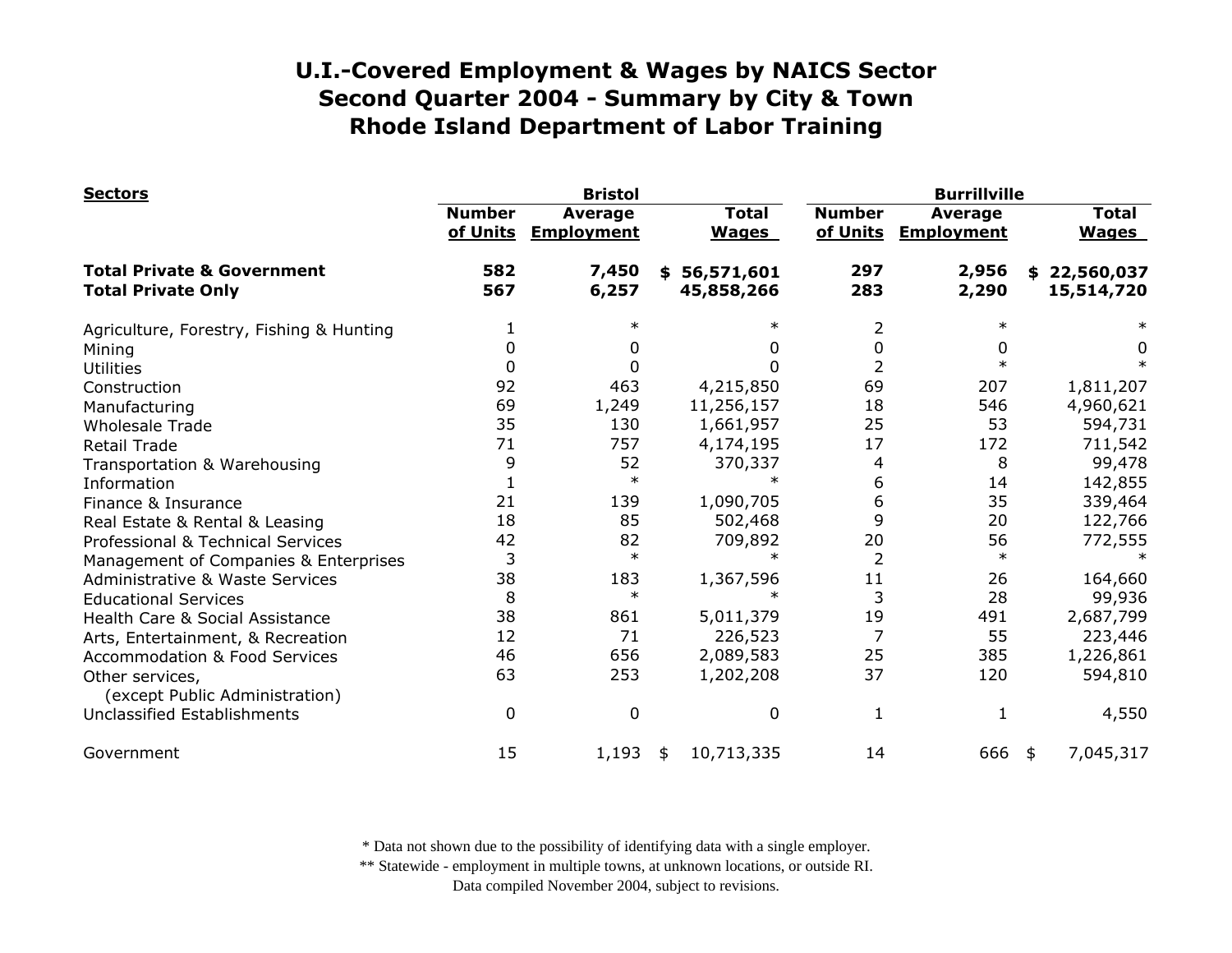| <b>Sectors</b>                                                     |                           | <b>Central Falls</b>         |                              |                           | <b>Charlestown</b>                  |                              |  |  |
|--------------------------------------------------------------------|---------------------------|------------------------------|------------------------------|---------------------------|-------------------------------------|------------------------------|--|--|
|                                                                    | <b>Number</b><br>of Units | Average<br><b>Employment</b> | <b>Total</b><br><b>Wages</b> | <b>Number</b><br>of Units | <b>Average</b><br><b>Employment</b> | <b>Total</b><br><b>Wages</b> |  |  |
| <b>Total Private &amp; Government</b><br><b>Total Private Only</b> | 267<br>257                | 3,514<br>2,656               | \$27,336,035<br>18,004,673   | 244<br>232                | 1,663<br>1,480                      | \$14,078,142<br>12,302,373   |  |  |
| Agriculture, Forestry, Fishing & Hunting                           | 0                         |                              |                              |                           | $\ast$                              |                              |  |  |
| Mining                                                             | 0                         |                              |                              |                           |                                     |                              |  |  |
| <b>Utilities</b>                                                   | 0                         |                              |                              |                           | 0                                   | 0                            |  |  |
| Construction                                                       | 34                        | 171                          | 1,419,546                    | 57                        | 210                                 | 2,099,581                    |  |  |
| Manufacturing                                                      | 42                        | 894                          | 7,962,331                    |                           | 393                                 | 4,311,209                    |  |  |
| <b>Wholesale Trade</b>                                             | 9                         | 116                          | 1,037,542                    | 12                        | 37                                  | 522,890                      |  |  |
| <b>Retail Trade</b>                                                | 35                        | 270                          | 1,428,006                    | 25                        | 172                                 | 1,007,180                    |  |  |
| Transportation & Warehousing                                       |                           | 78                           | 264,688                      | 6                         | $\ast$                              |                              |  |  |
| Information                                                        | <sup>0</sup>              | 0                            |                              | 4                         | 14                                  | 60,826                       |  |  |
| Finance & Insurance                                                | 10                        | 125                          | 896,475                      | 5                         | 30                                  | 278,003                      |  |  |
| Real Estate & Rental & Leasing                                     | 8                         | 53                           | 326,034                      | 12                        | 23                                  | 289,656                      |  |  |
| Professional & Technical Services                                  | 6                         | 9                            | 94,713                       | 24                        | 31                                  | 364,391                      |  |  |
| Management of Companies & Enterprises                              | $\Omega$                  | 0                            | ŋ                            | $\Omega$                  | 0                                   |                              |  |  |
| <b>Administrative &amp; Waste Services</b>                         | 12                        | 286                          | 1,687,995                    | 18                        | 69                                  | 482,736                      |  |  |
| <b>Educational Services</b>                                        | $\mathbf 0$               | $\Omega$                     |                              | $\Omega$                  | 0                                   |                              |  |  |
| Health Care & Social Assistance                                    | 17                        | 215                          | 1,340,400                    | 17                        | 156                                 | 1,092,874                    |  |  |
| Arts, Entertainment, & Recreation                                  | $\overline{2}$            | $\ast$                       |                              | 6                         | 11                                  | 36,191                       |  |  |
| <b>Accommodation &amp; Food Services</b>                           | 39                        | 289                          | 800,196                      | 20                        | 196                                 | 716,408                      |  |  |
| Other services,<br>(except Public Administration)                  | 32                        | 134                          | 724,994                      | 17                        | 34                                  | 156,126                      |  |  |
| Unclassified Establishments                                        | 4                         | $\ast$                       | $\ast$                       | 0                         | 0                                   | 0                            |  |  |
| Government                                                         | 10                        | 858                          | 9,331,362<br>\$              | 12                        | 183                                 | 1,775,769<br>\$              |  |  |

\* Data not shown due to the possibility of identifying data with a single employer.

\*\* Statewide - employment in multiple towns, at unknown locations, or outside RI.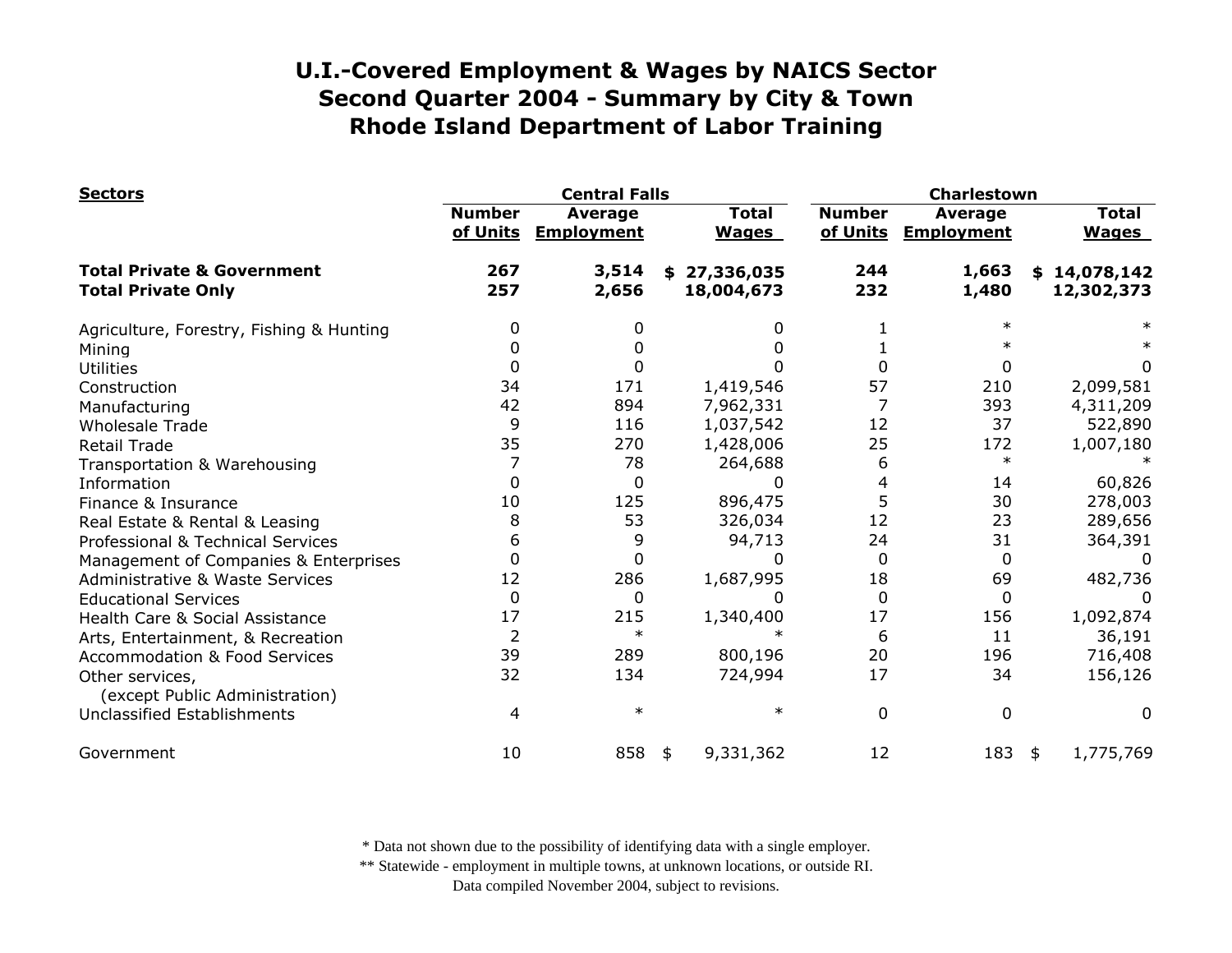| <b>Sectors</b>                                                     |                           | <b>Coventry</b>                     |                              | <b>Cranston</b>           |                                     |                              |  |
|--------------------------------------------------------------------|---------------------------|-------------------------------------|------------------------------|---------------------------|-------------------------------------|------------------------------|--|
|                                                                    | <b>Number</b><br>of Units | <b>Average</b><br><b>Employment</b> | <b>Total</b><br><b>Wages</b> | <b>Number</b><br>of Units | <b>Average</b><br><b>Employment</b> | <b>Total</b><br><b>Wages</b> |  |
| <b>Total Private &amp; Government</b><br><b>Total Private Only</b> | 711<br>691                | 7,784<br>6,399                      | \$58,217,707<br>43,919,635   | 2,469<br>2,449            | 37,177<br>30,050                    | \$329,270,828<br>233,165,320 |  |
| Agriculture, Forestry, Fishing & Hunting                           | $\overline{2}$            | $\ast$                              | $\ast$                       | 7                         | 37                                  | 219,599                      |  |
| Mining                                                             | 0                         | 0                                   | 0                            | 2                         |                                     |                              |  |
| <b>Utilities</b>                                                   | 0                         | 0                                   | 0                            | $\Omega$                  | 0                                   | 0                            |  |
| Construction                                                       | 140                       | 706                                 | 5,834,604                    | 299                       | 1,760                               | 18,196,100                   |  |
| Manufacturing                                                      | 51                        | 884                                 | 10,366,862                   | 211                       | 4,940                               | 46,868,273                   |  |
| <b>Wholesale Trade</b>                                             | 52                        | 251                                 | 2,272,339                    | 206                       | 1,683                               | 19,247,381                   |  |
| <b>Retail Trade</b>                                                | 86                        | 1,349                               | 7,918,476                    | 305                       | 4,425                               | 25,818,694                   |  |
| Transportation & Warehousing                                       | 16                        | 136                                 | 1,005,561                    | 54                        | 730                                 | 6,827,047                    |  |
| Information                                                        | 4                         | 18                                  | 170,008                      | 32                        | 1,427                               | 16,828,963                   |  |
| Finance & Insurance                                                | 22                        | 125                                 | 895,617                      | 135                       | 1,315                               | 15,257,956                   |  |
| Real Estate & Rental & Leasing                                     | 19                        | 56                                  | 365,728                      | 79                        | 634                                 | 4,573,081                    |  |
| Professional & Technical Services                                  | 63                        | 210                                 | 1,838,933                    | 227                       | 1,263                               | 13,907,335                   |  |
| Management of Companies & Enterprises                              | 4                         | 57                                  | 583,015                      | 15                        | 465                                 | 4,349,252                    |  |
| <b>Administrative &amp; Waste Services</b>                         | 48                        | 210                                 | 1,320,847                    | 155                       | 2,835                               | 14,656,882                   |  |
| <b>Educational Services</b>                                        | 9                         | 120                                 | 622,840                      | 30                        | 427                                 | 2,151,945                    |  |
| Health Care & Social Assistance                                    | 39                        | 857                                 | 5,690,193                    | 250                       | 3,411                               | 24,109,947                   |  |
| Arts, Entertainment, & Recreation                                  | 4                         | 33                                  | 114,118                      | 19                        | 328                                 | 1,333,383                    |  |
| <b>Accommodation &amp; Food Services</b>                           | 60                        | 1,058                               | 3,021,990                    | 162                       | 2,761                               | 9,377,543                    |  |
| Other services,<br>(except Public Administration)                  | 67                        | 310                                 | 1,824,238                    | 248                       | 1,593                               | 9,324,878                    |  |
| Unclassified Establishments                                        | 5                         | $\ast$                              | ∗                            | 13                        | $\ast$                              | $\ast$                       |  |
| Government                                                         | 20                        | 1,385                               | 14,298,072<br>\$             | 20                        | 7,127                               | 96,105,508<br>\$             |  |

\* Data not shown due to the possibility of identifying data with a single employer.

\*\* Statewide - employment in multiple towns, at unknown locations, or outside RI.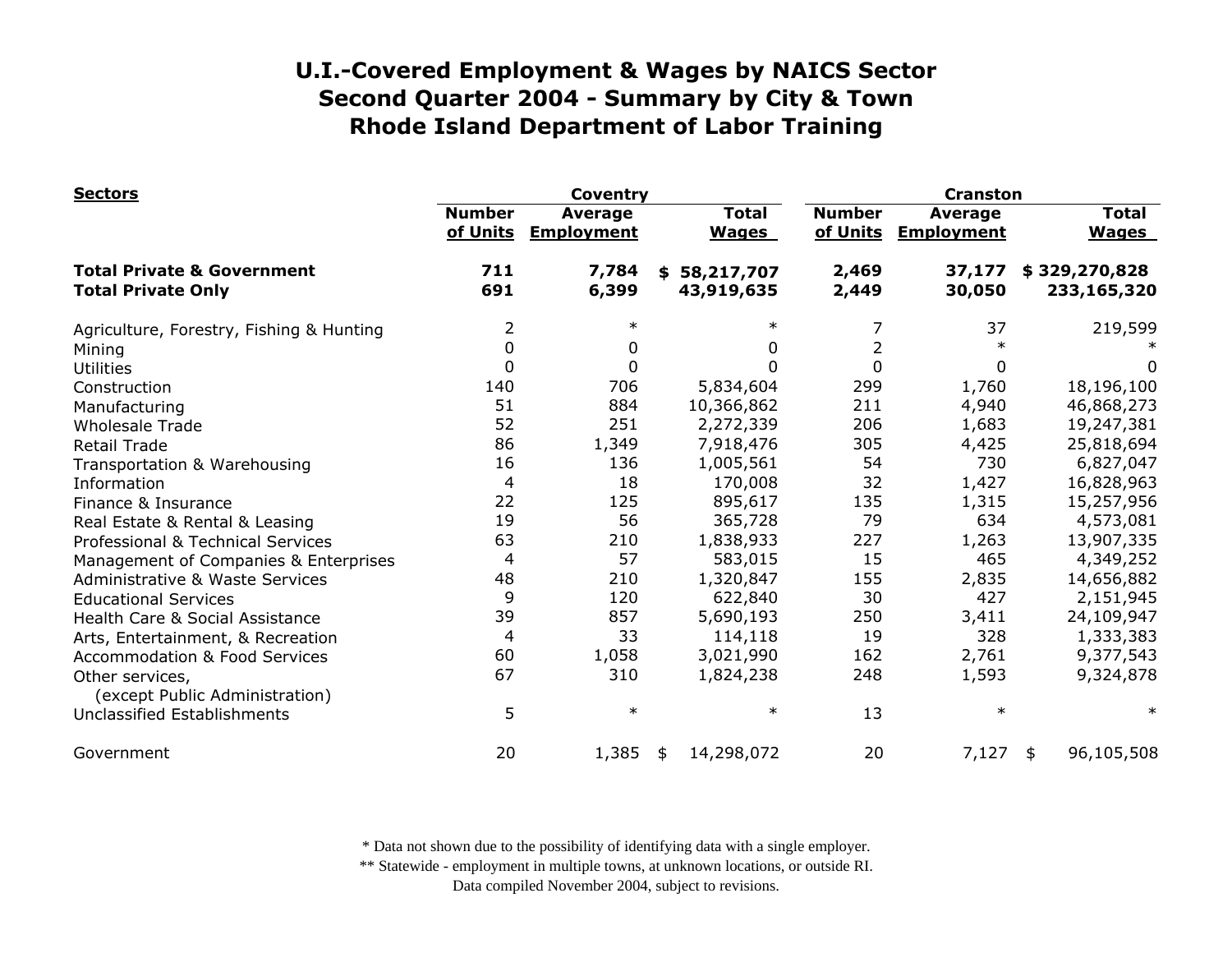| <b>Sectors</b>                                                     |                           | <b>Cumberland</b>                   |                              |                           | <b>East Greenwich</b>               |                              |  |  |
|--------------------------------------------------------------------|---------------------------|-------------------------------------|------------------------------|---------------------------|-------------------------------------|------------------------------|--|--|
|                                                                    | <b>Number</b><br>of Units | <b>Average</b><br><b>Employment</b> | <b>Total</b><br><b>Wages</b> | <b>Number</b><br>of Units | <b>Average</b><br><b>Employment</b> | <b>Total</b><br><b>Wages</b> |  |  |
| <b>Total Private &amp; Government</b><br><b>Total Private Only</b> | 822<br>806                | 9,197<br>7,629                      | \$70,483,370<br>56,862,886   | 718<br>704                | 7,518<br>6,770                      | \$63,749,337<br>56,550,877   |  |  |
| Agriculture, Forestry, Fishing & Hunting                           |                           | $\ast$                              | $\ast$                       |                           | $\ast$                              |                              |  |  |
| Mining                                                             |                           | $\ast$                              | $\ast$                       | 0                         | 0                                   | 0                            |  |  |
| <b>Utilities</b>                                                   |                           | $\ast$                              | $\ast$                       | $\Omega$                  | 0                                   | 0                            |  |  |
| Construction                                                       | 126                       | 785                                 | 8,357,972                    | 52                        | 339                                 | 3,522,095                    |  |  |
| Manufacturing                                                      | 48                        | 1,744                               | 14,458,059                   | 28                        | 1,304                               | 13,241,328                   |  |  |
| <b>Wholesale Trade</b>                                             | 86                        | 392                                 | 4,797,143                    | 85                        | 411                                 | 6,562,211                    |  |  |
| <b>Retail Trade</b>                                                | 86                        | 1,090                               | 5,445,354                    | 78                        | 756                                 | 5,825,492                    |  |  |
| Transportation & Warehousing                                       | 21                        | 504                                 | 5,151,934                    | 7                         | 105                                 | 719,411                      |  |  |
| Information                                                        | 15                        | 64                                  | 422,218                      | 21                        | 36                                  | 501,758                      |  |  |
| Finance & Insurance                                                | 34                        | 207                                 | 2,051,253                    | 51                        | 506                                 | 6,643,002                    |  |  |
| Real Estate & Rental & Leasing                                     | 33                        | 112                                 | 776,445                      | 27                        | 80                                  | 520,519                      |  |  |
| Professional & Technical Services                                  | 75                        | 230                                 | 2,163,852                    | 98                        | 365                                 | 3,983,386                    |  |  |
| Management of Companies & Enterprises                              | $\overline{2}$            | $\ast$                              | $\ast$                       | $\overline{2}$            | $\ast$                              |                              |  |  |
| <b>Administrative &amp; Waste Services</b>                         | 51                        | 228                                 | 1,665,082                    | 38                        | 150                                 | 1,012,627                    |  |  |
| <b>Educational Services</b>                                        | $\overline{7}$            | 93                                  | 432,050                      | 18                        | 206                                 | 1,174,784                    |  |  |
| Health Care & Social Assistance                                    | 67                        | 1,092                               | 7,529,649                    | 77                        | 1,188                               | 7,261,731                    |  |  |
| Arts, Entertainment, & Recreation                                  | 11                        | 93                                  | 340,732                      | 13                        | 94                                  | 515,642                      |  |  |
| <b>Accommodation &amp; Food Services</b>                           | 51                        | 648                                 | 1,693,136                    | 46                        | 925                                 | 3,449,132                    |  |  |
| Other services,<br>(except Public Administration)                  | 88                        | 337                                 | 1,513,517                    | 60                        | 252                                 | 1,241,812                    |  |  |
| Unclassified Establishments                                        | $\overline{2}$            | $\overline{2}$                      | 20,917                       | $\overline{2}$            | 1                                   | 1,107                        |  |  |
| Government                                                         | 16                        | 1,568                               | 13,620,484<br>\$             | 14                        | 748                                 | 7,198,460<br>\$              |  |  |

\* Data not shown due to the possibility of identifying data with a single employer.

\*\* Statewide - employment in multiple towns, at unknown locations, or outside RI.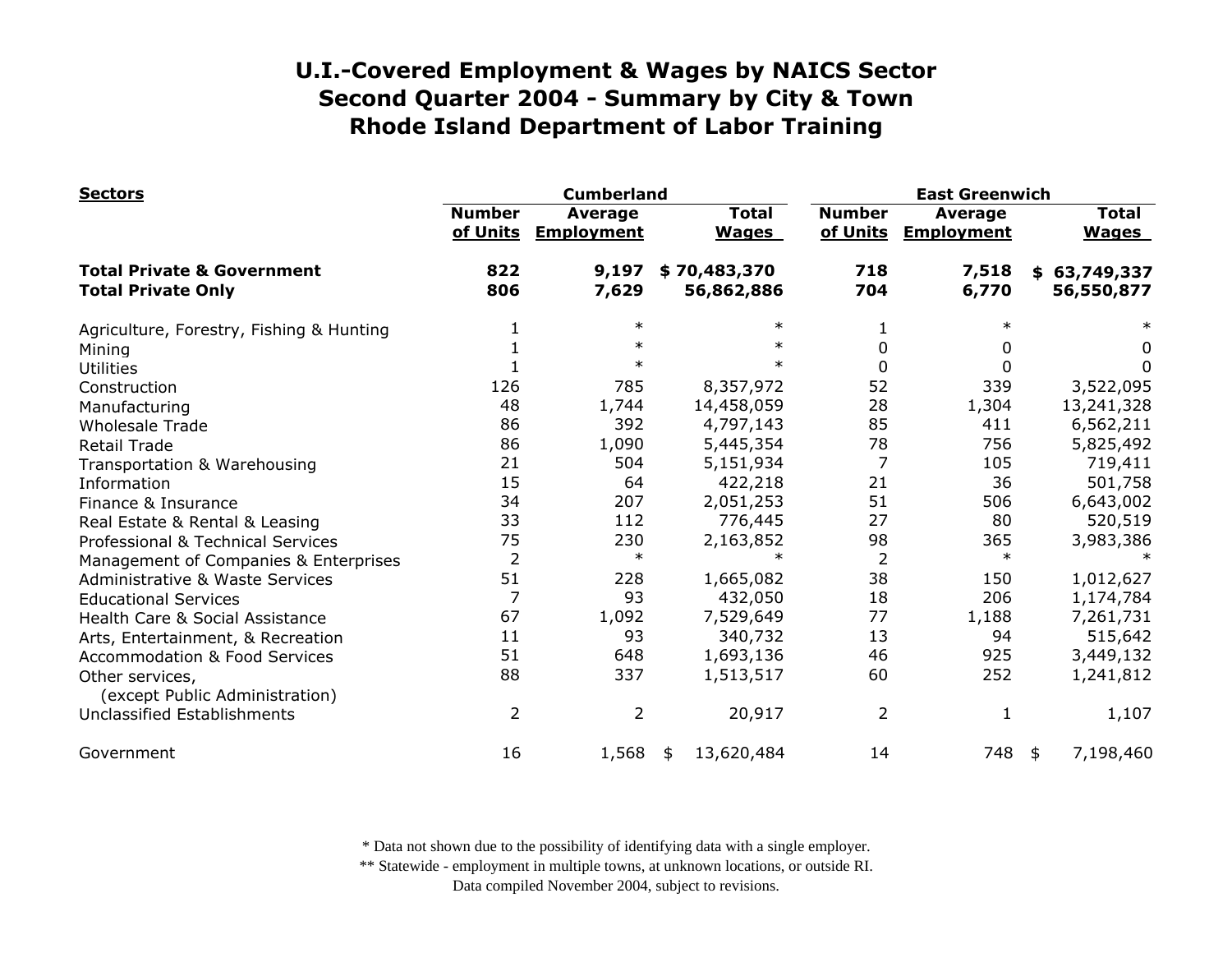| <b>Sectors</b>                                                     |                                                                  | <b>East Providence</b> |                              | <b>Exeter</b>                                  |              |                              |  |
|--------------------------------------------------------------------|------------------------------------------------------------------|------------------------|------------------------------|------------------------------------------------|--------------|------------------------------|--|
|                                                                    | <b>Number</b><br><b>Average</b><br>of Units<br><b>Employment</b> |                        | <b>Total</b><br><b>Wages</b> | <b>Number</b><br>of Units<br><b>Employment</b> |              | <b>Total</b><br><b>Wages</b> |  |
| <b>Total Private &amp; Government</b><br><b>Total Private Only</b> | 1,474<br>1,454                                                   | 22,129<br>20,273       | \$195,127,620<br>176,816,516 | 156<br>151                                     | 1,021<br>929 | \$6,837,967<br>6,011,605     |  |
| Agriculture, Forestry, Fishing & Hunting                           | 0                                                                |                        | 0                            | 6                                              | 98           | 427,533                      |  |
| Mining                                                             |                                                                  |                        |                              | 0                                              | 0            |                              |  |
| <b>Utilities</b>                                                   | $\Omega$                                                         |                        | 0                            | 0                                              | 0            | $\Omega$                     |  |
| Construction                                                       | 207                                                              | 1,208                  | 15,293,132                   | 30                                             | 100          | 815,602                      |  |
| Manufacturing                                                      | 126                                                              | 3,156                  | 29,907,175                   | 10                                             | 140          | 1,332,752                    |  |
| <b>Wholesale Trade</b>                                             | 125                                                              | 1,605                  | 18,775,003                   | 9                                              | 65           | 537,904                      |  |
| <b>Retail Trade</b>                                                | 151                                                              | 2,126                  | 14,522,025                   | 15                                             | 88           | 454,558                      |  |
| Transportation & Warehousing                                       | 27                                                               | 112                    | 845,927                      | 5                                              | $\ast$       |                              |  |
| Information                                                        | 26                                                               | 579                    | 8,460,929                    |                                                | $\ast$       |                              |  |
| Finance & Insurance                                                | 101                                                              | 2,581                  | 27,959,039                   |                                                | $\ast$       |                              |  |
| Real Estate & Rental & Leasing                                     | 46                                                               | 241                    | 1,923,058                    | 7                                              | 7            | 92,969                       |  |
| Professional & Technical Services                                  | 143                                                              | 1,157                  | 12,629,062                   | 14                                             | 44           | 461,907                      |  |
| Management of Companies & Enterprises                              | 4                                                                | 81                     | 595,521                      | 0                                              | 0            | 0                            |  |
| <b>Administrative &amp; Waste Services</b>                         | 89                                                               | 712                    | 4,199,008                    | 16                                             | 39           | 270,463                      |  |
| <b>Educational Services</b>                                        | 16                                                               | 600                    | 4,640,085                    | $\overline{2}$                                 | $\ast$       |                              |  |
| Health Care & Social Assistance                                    | 131                                                              | 3,332                  | 25,525,537                   | 9                                              | 103          | 568,805                      |  |
| Arts, Entertainment, & Recreation                                  | 23                                                               | 532                    | 1,946,079                    | 4                                              | 38           | 185,858                      |  |
| <b>Accommodation &amp; Food Services</b>                           | 102                                                              | 1,510                  | 4,750,628                    | 10                                             | 114          | 292,957                      |  |
| Other services,<br>(except Public Administration)                  | 135                                                              | 731                    | 4,761,671                    | 12                                             | 36           | 127,106                      |  |
| <b>Unclassified Establishments</b>                                 |                                                                  | $\ast$                 | $\ast$                       | 0                                              | $\Omega$     | $\Omega$                     |  |
| Government                                                         | 20                                                               | 1,856                  | 18,311,104<br>\$             | 5                                              | 92           | 826,362<br>\$                |  |

\* Data not shown due to the possibility of identifying data with a single employer.

\*\* Statewide - employment in multiple towns, at unknown locations, or outside RI.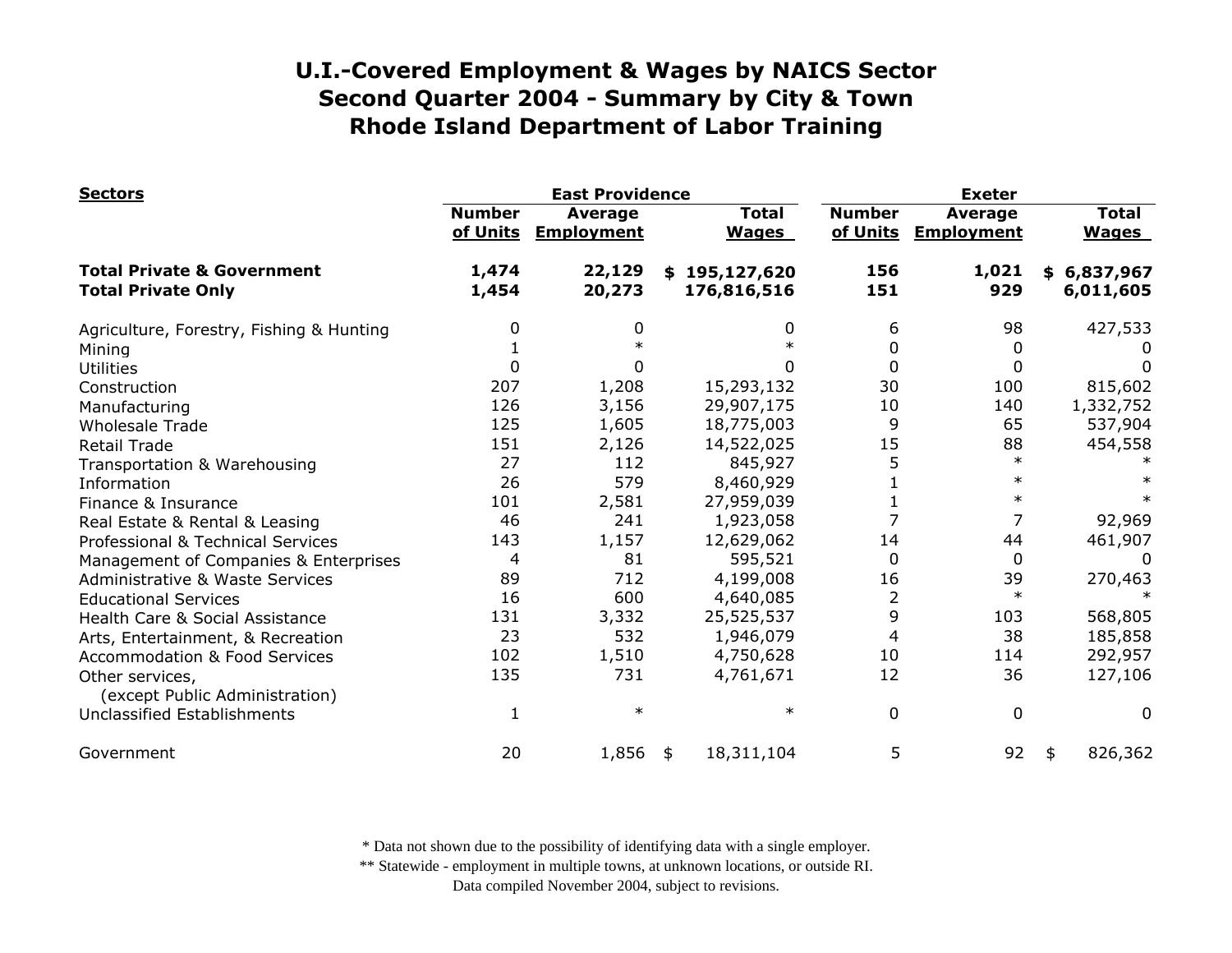| <b>Sectors</b>                                                     |                           | <b>Foster</b>                       |                              |                           | Glocester                           |                                       |  |  |
|--------------------------------------------------------------------|---------------------------|-------------------------------------|------------------------------|---------------------------|-------------------------------------|---------------------------------------|--|--|
|                                                                    | <b>Number</b><br>of Units | <b>Average</b><br><b>Employment</b> | <b>Total</b><br><b>Wages</b> | <b>Number</b><br>of Units | <b>Average</b><br><b>Employment</b> | <b>Total</b><br><b>Wages</b>          |  |  |
| <b>Total Private &amp; Government</b><br><b>Total Private Only</b> | 102<br>95                 | 501<br>384                          | 3,206,759<br>\$<br>1,950,871 | 200<br>183                | 1,613<br>1,108                      | 12,681,627<br>\$<br>6,653,349         |  |  |
| Agriculture, Forestry, Fishing & Hunting                           | 5                         | 22                                  | 88,220                       |                           | $\ast$                              |                                       |  |  |
| Mining                                                             | 0                         | $\Omega$                            | 0                            |                           |                                     |                                       |  |  |
| <b>Utilities</b>                                                   | 0                         | 0                                   | 0                            |                           | $\ast$                              |                                       |  |  |
| Construction                                                       | 25                        | 54                                  | 373,922                      | 47                        | 126                                 | 952,649                               |  |  |
| Manufacturing                                                      |                           | 12                                  | 72,195                       | 5                         | 24                                  | 197,571                               |  |  |
| <b>Wholesale Trade</b>                                             | 8                         | 19                                  | 113,545                      |                           | 9                                   | 91,150                                |  |  |
| <b>Retail Trade</b>                                                |                           | 12                                  | 54,646                       | 21                        | 204                                 | 887,808                               |  |  |
| Transportation & Warehousing                                       |                           | $\ast$                              | $\ast$                       | 10                        | 76                                  | 525,094                               |  |  |
| Information                                                        |                           | 15                                  | 41,197                       | 5                         | 24                                  | 127,692                               |  |  |
| Finance & Insurance                                                |                           | $\ast$                              |                              | 6                         | 27                                  | 299,800                               |  |  |
| Real Estate & Rental & Leasing                                     |                           | $\ast$                              |                              |                           | 3                                   | 11,750                                |  |  |
| Professional & Technical Services                                  | 11                        | 17                                  | 194,782                      | 8                         | 10                                  | 59,432                                |  |  |
| Management of Companies & Enterprises                              | 0                         | 0                                   | $\Omega$                     | O                         | 0                                   | $\Omega$                              |  |  |
| Administrative & Waste Services                                    | 9                         | 29                                  | 143,204                      | 16                        | 67                                  | 495,421                               |  |  |
| <b>Educational Services</b>                                        |                           | 0                                   | <sup>0</sup>                 |                           | $\ast$                              |                                       |  |  |
| Health Care & Social Assistance                                    |                           | 52                                  | 348,076                      | 11                        | 286                                 | 2,089,213                             |  |  |
| Arts, Entertainment, & Recreation                                  |                           | $\ast$                              | ж                            | 2                         | $\ast$                              |                                       |  |  |
| <b>Accommodation &amp; Food Services</b>                           |                           | 48                                  | 128,570                      | 19                        | 185                                 | 486,959                               |  |  |
| Other services,<br>(except Public Administration)                  | 4                         | 16                                  | 38,707                       | 17                        | 39                                  | 207,700                               |  |  |
| Unclassified Establishments                                        | 0                         | $\mathbf 0$                         | $\mathbf 0$                  | 1                         | 2                                   | 6,286                                 |  |  |
| Government                                                         | 7                         | 117                                 | 1,255,888<br>\$              | 17                        | 505                                 | 6,028,278<br>$\overline{\phantom{a}}$ |  |  |

\* Data not shown due to the possibility of identifying data with a single employer.

\*\* Statewide - employment in multiple towns, at unknown locations, or outside RI.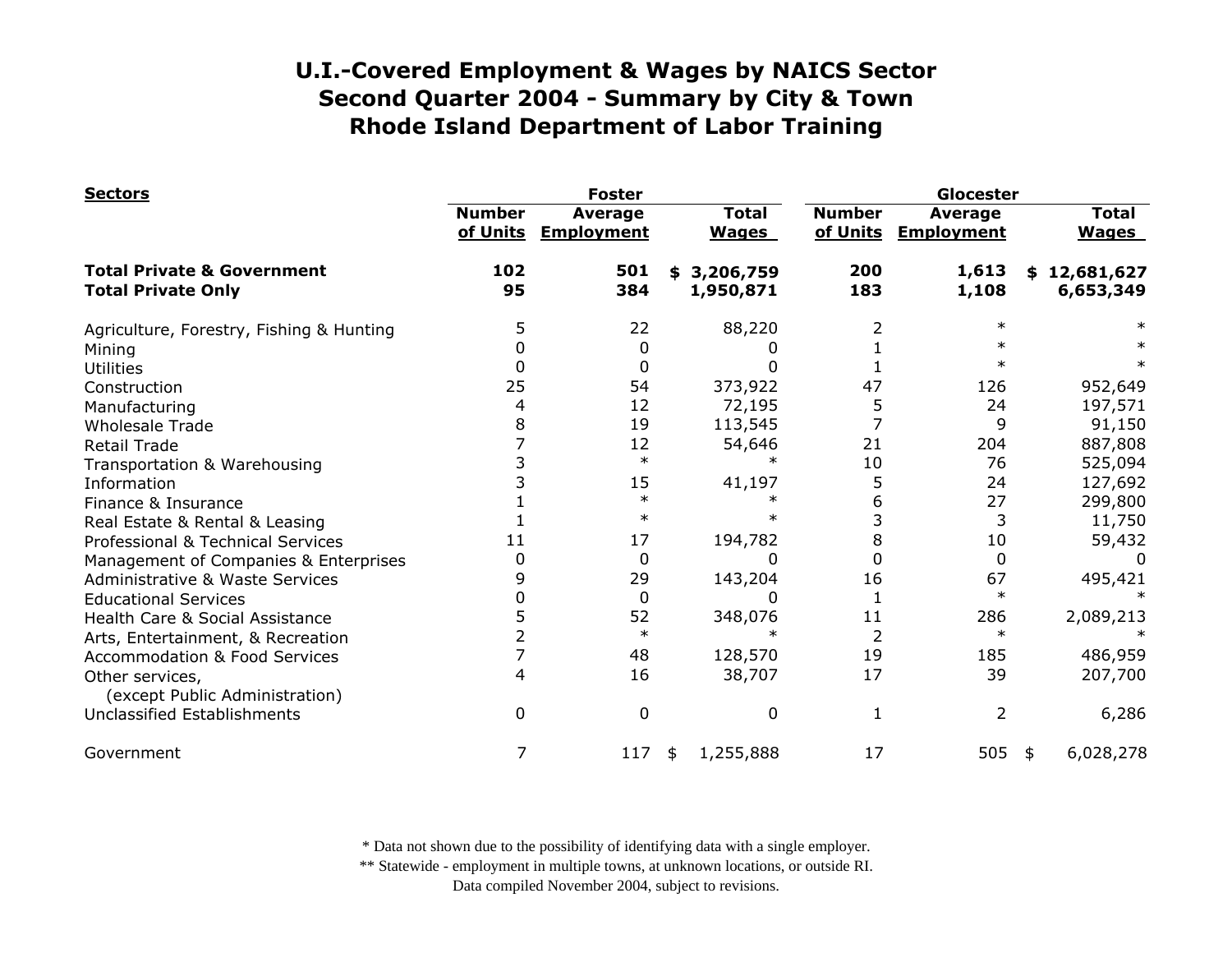| <b>Sectors</b>                                                     |               | <b>Hopkinton</b>                      |                              | <b>Jamestown</b>          |                |                                     |    |                              |
|--------------------------------------------------------------------|---------------|---------------------------------------|------------------------------|---------------------------|----------------|-------------------------------------|----|------------------------------|
|                                                                    | <b>Number</b> | <b>Average</b><br>of Units Employment | <b>Total</b><br><b>Wages</b> | <b>Number</b><br>of Units |                | <b>Average</b><br><b>Employment</b> |    | <b>Total</b><br><b>Wages</b> |
| <b>Total Private &amp; Government</b><br><b>Total Private Only</b> | 192<br>182    | 1,281<br>1,182                        | \$9,862,815<br>9,047,940     |                           | 205<br>192     | 1,239<br>976                        |    | \$8,361,042<br>6,334,030     |
| Agriculture, Forestry, Fishing & Hunting                           | 5             | 14                                    |                              | 70,798                    | 4              | 5                                   |    | 21,263                       |
| Mining                                                             |               | $\ast$                                |                              |                           | 0              | 0                                   |    |                              |
| <b>Utilities</b>                                                   | 0             | 0                                     |                              | 0                         | 0              | 0                                   |    | $\Omega$                     |
| Construction                                                       | 52            | 158                                   | 1,382,565                    |                           | 37             | 92                                  |    | 808,514                      |
| Manufacturing                                                      | 14            | 376                                   | 4,044,577                    |                           | 4              | 30                                  |    | 231,749                      |
| <b>Wholesale Trade</b>                                             | 8             | 13                                    | 232,617                      |                           | 16             | 28                                  |    | 351,697                      |
| <b>Retail Trade</b>                                                | 21            | 109                                   | 495,705                      |                           | 14             | 125                                 |    | 581,599                      |
| Transportation & Warehousing                                       |               | $\ast$                                |                              |                           | 5              |                                     |    | 91,278                       |
| Information                                                        | 4             | 14                                    |                              | 59,260                    | $\overline{2}$ | $\ast$                              |    |                              |
| Finance & Insurance                                                | 3             | 3                                     |                              | 38,636                    | 5              | 18                                  |    | 183,117                      |
| Real Estate & Rental & Leasing                                     | 6             | 11                                    | 145,274                      |                           | 9              | 53                                  |    | 412,786                      |
| Professional & Technical Services                                  | 10            | 22                                    | 228,068                      |                           | 32             | 80                                  |    | 759,710                      |
| Management of Companies & Enterprises                              | 0             | $\mathbf{0}$                          |                              | <sup>0</sup>              | 1              | $\ast$                              |    |                              |
| Administrative & Waste Services                                    | 10            | 21                                    | 130,794                      |                           | 13             | 35                                  |    | 219,482                      |
| <b>Educational Services</b>                                        |               | $\ast$                                |                              |                           | $\overline{2}$ | $\ast$                              |    |                              |
| Health Care & Social Assistance                                    | 14            | 179                                   | 970,446                      |                           | 11             | 113                                 |    | 749,580                      |
| Arts, Entertainment, & Recreation                                  | 7             | 85                                    | 232,790                      |                           | 8              | 121                                 |    | 706,381                      |
| <b>Accommodation &amp; Food Services</b>                           | 10            | 53                                    | 163,423                      |                           | 11             | 183                                 |    | 541,215                      |
| Other services,<br>(except Public Administration)                  | 12            | 98                                    | 630,262                      |                           | 18             | 68                                  |    | 539,788                      |
| <b>Unclassified Establishments</b>                                 | 3             | 2                                     |                              | 10,992                    | 0              | 0                                   |    | 0                            |
| Government                                                         | 10            | 99                                    | 814,875<br>\$                |                           | 13             | 263                                 | \$ | 2,027,012                    |

\* Data not shown due to the possibility of identifying data with a single employer.

\*\* Statewide - employment in multiple towns, at unknown locations, or outside RI.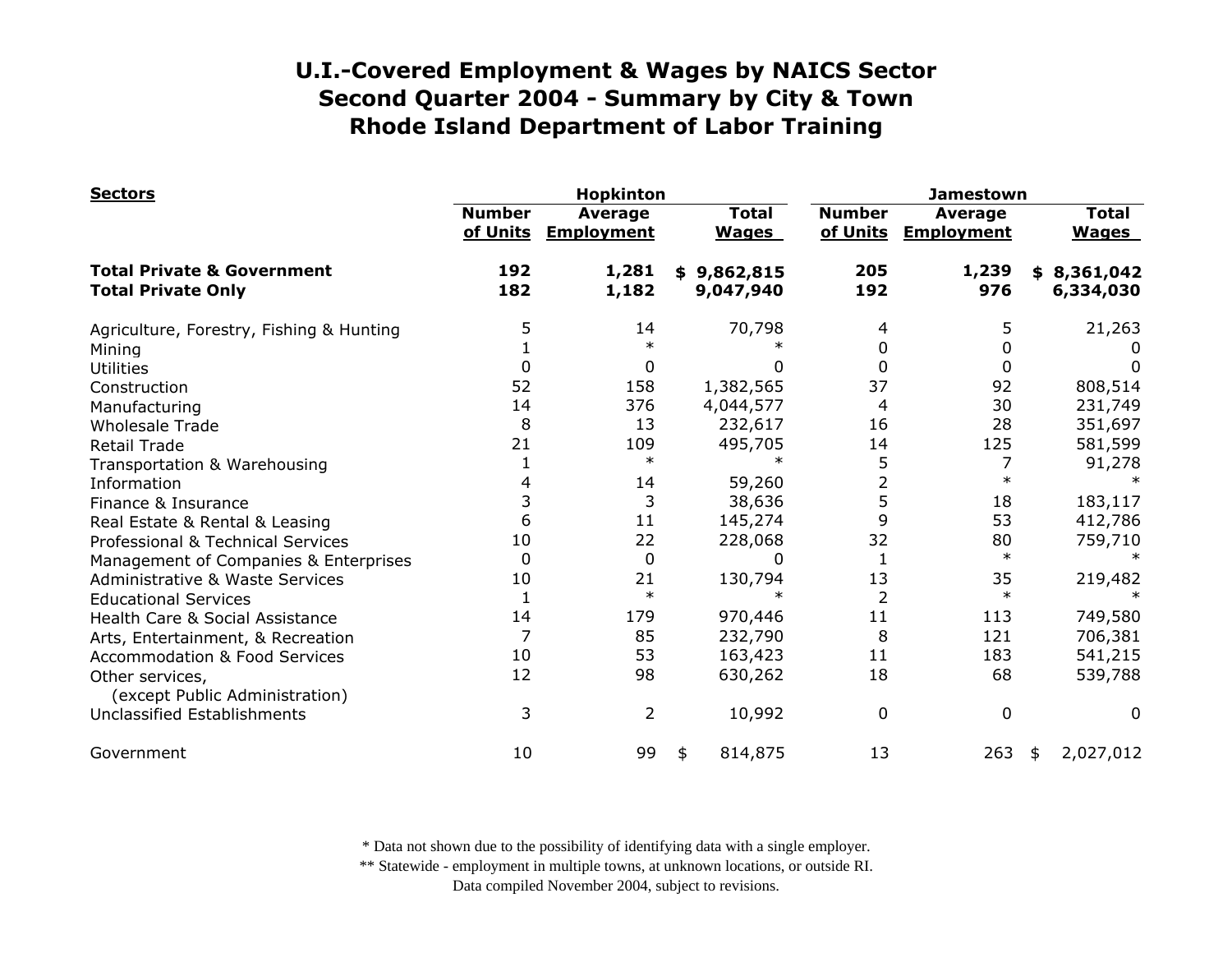| <b>Sectors</b>                                                     |                           | <b>Johnston</b>                     |                                 |                           | Lincoln                             |                              |  |  |
|--------------------------------------------------------------------|---------------------------|-------------------------------------|---------------------------------|---------------------------|-------------------------------------|------------------------------|--|--|
|                                                                    | <b>Number</b><br>of Units | <b>Average</b><br><b>Employment</b> | <b>Total</b><br><b>Wages</b>    | <b>Number</b><br>of Units | <b>Average</b><br><b>Employment</b> | <b>Total</b><br><b>Wages</b> |  |  |
| <b>Total Private &amp; Government</b><br><b>Total Private Only</b> | 1,086<br>1,074            | 12,362<br>11,199                    | 106,323,083<br>\$<br>97,781,140 | 745<br>724                | 13,835<br>12,449                    | \$130,648,671<br>117,796,349 |  |  |
| Agriculture, Forestry, Fishing & Hunting                           |                           | 18                                  | 59,250                          | 2                         |                                     |                              |  |  |
| Mining                                                             |                           | $\ast$                              |                                 | 0                         | 0                                   | 0                            |  |  |
| <b>Utilities</b>                                                   |                           | $\ast$                              |                                 |                           |                                     |                              |  |  |
| Construction                                                       | 182                       | 780                                 | 7,293,525                       | 98                        | 815                                 | 8,981,813                    |  |  |
| Manufacturing                                                      | 103                       | 1,492                               | 10,619,623                      | 55                        | 2,806                               | 26,075,740                   |  |  |
| <b>Wholesale Trade</b>                                             | 57                        | 474                                 | 4,978,837                       | 76                        | 460                                 | 5,498,964                    |  |  |
| <b>Retail Trade</b>                                                | 138                       | 1,583                               | 10,202,030                      | 58                        | 808                                 | 6,053,765                    |  |  |
| Transportation & Warehousing                                       | 32                        | 254                                 | 1,684,080                       | 17                        | 280                                 | 2,825,647                    |  |  |
| Information                                                        | 9                         | $\ast$                              |                                 | 15                        | 225                                 | 2,705,511                    |  |  |
| Finance & Insurance                                                | 40                        | 1,188                               | 16,739,820                      | 53                        | 2,813                               | 34,598,507                   |  |  |
| Real Estate & Rental & Leasing                                     | 34                        | 304                                 | 1,744,119                       | 21                        | 46                                  | 322,271                      |  |  |
| Professional & Technical Services                                  | 60                        | 334                                 | 3,266,002                       | 95                        | 641                                 | 8,401,649                    |  |  |
| Management of Companies & Enterprises                              | 2                         | $\ast$                              | $\ast$                          |                           | 95                                  | 1,146,732                    |  |  |
| Administrative & Waste Services                                    | 121                       | 1,470                               | 10,183,142                      | 38                        | 473                                 | 2,604,199                    |  |  |
| <b>Educational Services</b>                                        | 11                        | 24                                  | 194,243                         | 9                         | 52                                  | 337,546                      |  |  |
| Health Care & Social Assistance                                    | 92                        | 1,439                               | 11,004,126                      | 64                        | 1,072                               | 7,550,682                    |  |  |
| Arts, Entertainment, & Recreation                                  | 3                         | 27                                  | 135,641                         | 25                        | 1,025                               | 5,925,660                    |  |  |
| <b>Accommodation &amp; Food Services</b>                           | 77                        | 856                                 | 2,877,229                       | 38                        | 510                                 | 1,373,797                    |  |  |
| Other services,<br>(except Public Administration)                  | 96                        | 478                                 | 2,588,021                       | 52                        | 199                                 | 1,166,359                    |  |  |
| <b>Unclassified Establishments</b>                                 | 7                         | 6                                   | 13,808                          | 0                         | $\mathbf 0$                         | 0                            |  |  |
| Government                                                         | 12                        | 1,163                               | 8,541,943<br>\$                 | 21                        | 1,386                               | 12,852,322<br>\$             |  |  |

\* Data not shown due to the possibility of identifying data with a single employer.

\*\* Statewide - employment in multiple towns, at unknown locations, or outside RI.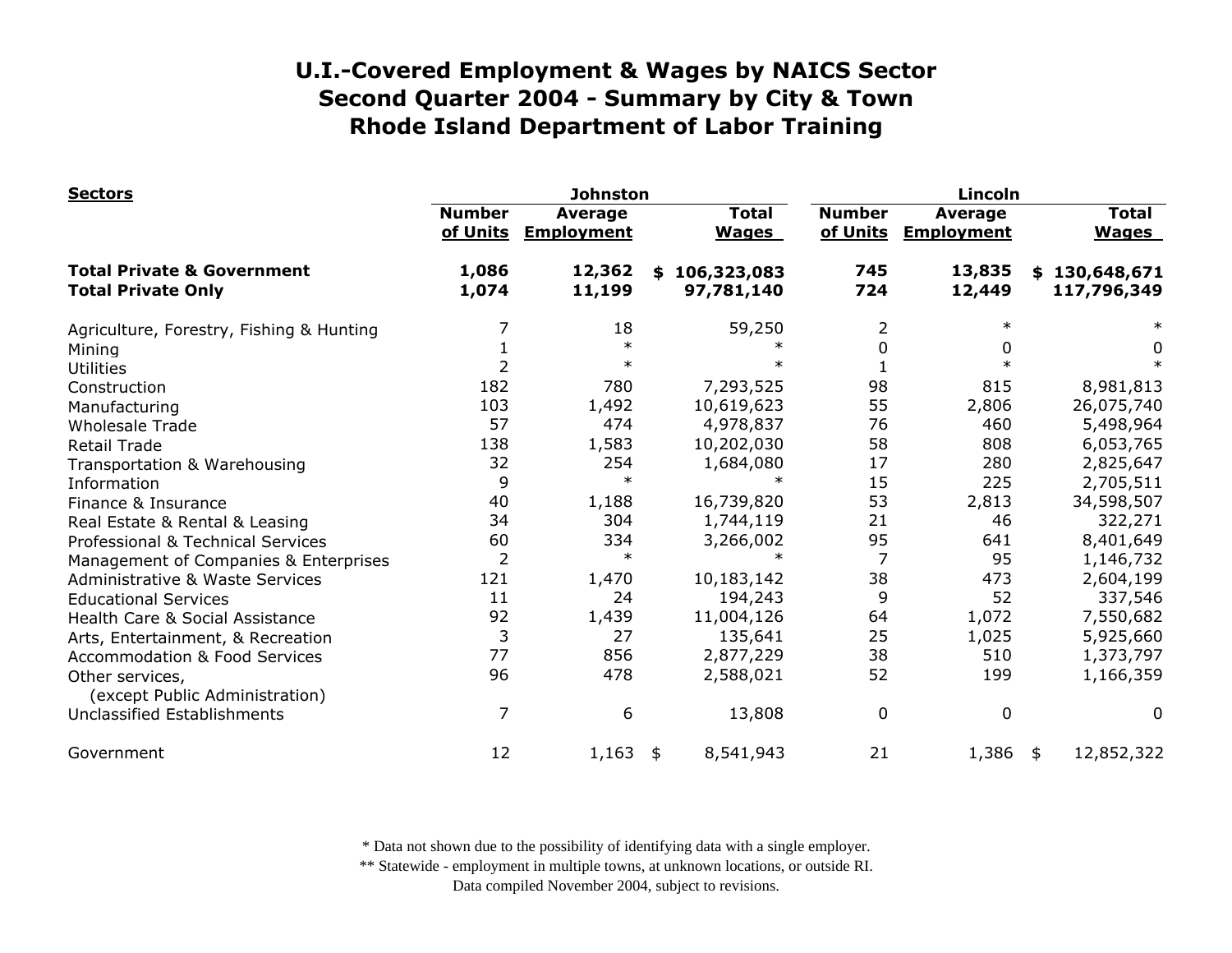| <b>Sectors</b>                                                     |                           | <b>Little Compton</b>               |                              |                           | Middletown                          |                              |  |  |
|--------------------------------------------------------------------|---------------------------|-------------------------------------|------------------------------|---------------------------|-------------------------------------|------------------------------|--|--|
|                                                                    | <b>Number</b><br>of Units | <b>Average</b><br><b>Employment</b> | <b>Total</b><br><b>Wages</b> | <b>Number</b><br>of Units | <b>Average</b><br><b>Employment</b> | <b>Total</b><br><b>Wages</b> |  |  |
| <b>Total Private &amp; Government</b><br><b>Total Private Only</b> | 126<br>119                | 634<br>478                          | 4,224,109<br>\$<br>2,839,412 | 740<br>727                | 10,979<br>10,188                    | \$95,388,522<br>86,033,232   |  |  |
| Agriculture, Forestry, Fishing & Hunting                           | 6                         | 33                                  | 165,889                      | 6                         | 105                                 | 755,995                      |  |  |
| Mining                                                             |                           |                                     |                              |                           | $\ast$                              |                              |  |  |
| <b>Utilities</b>                                                   | 0                         | 0                                   | 0                            |                           | $\ast$                              |                              |  |  |
| Construction                                                       | 34                        | 134                                 | 1,001,293                    | 77                        | 419                                 | 4,138,286                    |  |  |
| Manufacturing                                                      | 4                         | 25                                  | 145,333                      | 22                        | 452                                 | 4,606,030                    |  |  |
| <b>Wholesale Trade</b>                                             | 3                         | $\overline{2}$                      | 19,566                       | 44                        | 242                                 | 2,517,544                    |  |  |
| <b>Retail Trade</b>                                                | 6                         | 17                                  | 68,665                       | 94                        | 1,568                               | 9,991,849                    |  |  |
| Transportation & Warehousing                                       |                           | $\ast$                              |                              | 5                         | $\ast$                              |                              |  |  |
| Information                                                        |                           | $\ast$                              |                              | 18                        | 306                                 | 6,269,829                    |  |  |
| Finance & Insurance                                                |                           | $\ast$                              |                              | 27                        | 430                                 | 7,103,602                    |  |  |
| Real Estate & Rental & Leasing                                     | 3                         | 9                                   | 114,517                      | 33                        | 157                                 | 1,074,805                    |  |  |
| Professional & Technical Services                                  | 10                        | 14                                  | 147,430                      | 89                        | 1,662                               | 23,390,556                   |  |  |
| Management of Companies & Enterprises                              |                           | $\ast$                              | $\ast$                       | 4                         | 174                                 | 2,062,464                    |  |  |
| <b>Administrative &amp; Waste Services</b>                         | 14                        | 25                                  | 129,914                      | 34                        | 346                                 | 2,667,284                    |  |  |
| <b>Educational Services</b>                                        | 2                         | $\ast$                              | $\ast$                       | 11                        | 361                                 | 3,127,629                    |  |  |
| Health Care & Social Assistance                                    | 3                         | $\ast$                              | $\ast$                       | 77                        | 1,521                               | 8,814,426                    |  |  |
| Arts, Entertainment, & Recreation                                  | 6                         | 52                                  | 253,841                      | 14                        | 154                                 | 695,064                      |  |  |
| <b>Accommodation &amp; Food Services</b>                           | 6                         | 64                                  | 159,659                      | 85                        | 1,612                               | 5,373,834                    |  |  |
| Other services,<br>(except Public Administration)                  | 16                        | 47                                  | 171,081                      | 84                        | 584                                 | 2,650,649                    |  |  |
| <b>Unclassified Establishments</b>                                 | 0                         | $\mathbf 0$                         | $\mathbf 0$                  | 1                         | 0                                   | 1,200                        |  |  |
| Government                                                         | 7                         | 156                                 | 1,384,697<br>\$              | 13                        | 791 \$                              | 9,355,290                    |  |  |

\* Data not shown due to the possibility of identifying data with a single employer.

\*\* Statewide - employment in multiple towns, at unknown locations, or outside RI.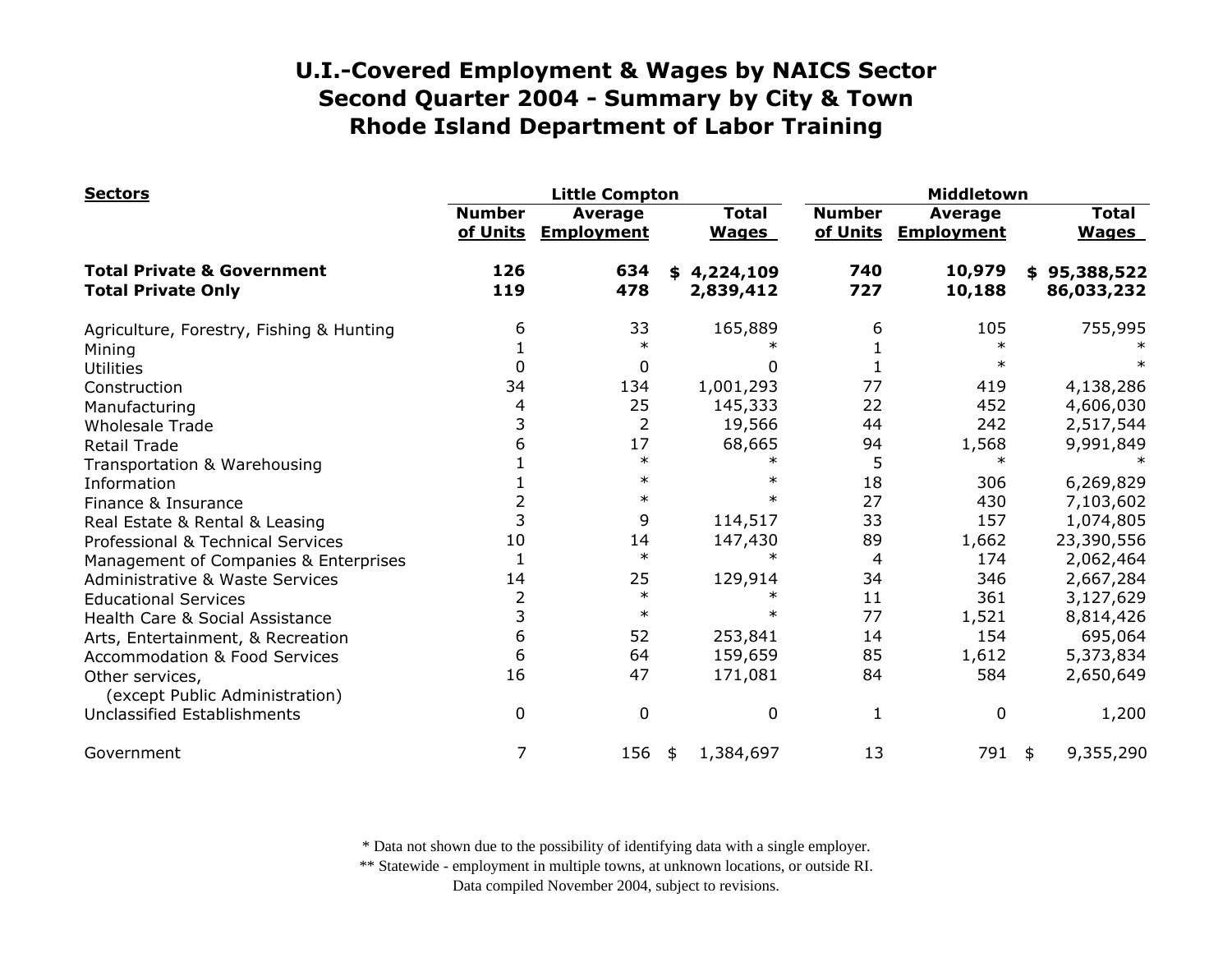| <b>Sectors</b>                                                     |                           | <b>Narragansett</b>          |                                |                           | <b>Newport</b>               |                              |  |  |
|--------------------------------------------------------------------|---------------------------|------------------------------|--------------------------------|---------------------------|------------------------------|------------------------------|--|--|
|                                                                    | <b>Number</b><br>of Units | Average<br><b>Employment</b> | <b>Total</b><br><b>Wages</b>   | <b>Number</b><br>of Units | Average<br><b>Employment</b> | <b>Total</b><br><b>Wages</b> |  |  |
| <b>Total Private &amp; Government</b><br><b>Total Private Only</b> | 494<br>475                | 4,376<br>3,310               | 30,721,836<br>\$<br>19,037,506 | 1,266<br>1,240            | 17,896<br>12,827             | \$170,680,284<br>89,256,003  |  |  |
| Agriculture, Forestry, Fishing & Hunting                           | 6                         | 24                           | 220,122                        | 6                         | 55                           | 663,846                      |  |  |
| Mining                                                             | 0                         | 0                            | 0                              | 0                         | $\Omega$                     |                              |  |  |
| <b>Utilities</b>                                                   | 0                         | 0                            | 0                              | 0                         | 0                            | 0                            |  |  |
| Construction                                                       | 53                        | 136                          | 1,582,570                      | 99                        | 520                          | 4,612,767                    |  |  |
| Manufacturing                                                      | 21                        | 116                          | 1,289,182                      | 36                        | 263                          | 2,265,892                    |  |  |
| <b>Wholesale Trade</b>                                             | 36                        | 99                           | 969,734                        | 69                        | 176                          | 2,188,499                    |  |  |
| <b>Retail Trade</b>                                                | 56                        | 653                          | 3,381,981                      | 221                       | 1,592                        | 7,993,733                    |  |  |
| Transportation & Warehousing                                       | 10                        | 137                          | 763,138                        | 34                        | 247                          | 1,390,251                    |  |  |
| Information                                                        | $\overline{7}$            | 7                            | 111,198                        | 19                        | 266                          | 2,466,938                    |  |  |
| Finance & Insurance                                                | 17                        | 54                           | 648,051                        | 33                        | 157                          | 1,463,184                    |  |  |
| Real Estate & Rental & Leasing                                     | 26                        | 85                           | 609,528                        | 57                        | 418                          | 3,354,681                    |  |  |
| Professional & Technical Services                                  | 42                        | 136                          | 1,494,129                      | 159                       | 876                          | 11,596,715                   |  |  |
| Management of Companies & Enterprises                              | 0                         | 0                            | 0                              | 4                         | 38                           | 550,516                      |  |  |
| Administrative & Waste Services                                    | 34                        | 150                          | 967,782                        | 64                        | 476                          | 3,818,551                    |  |  |
| <b>Educational Services</b>                                        | 3                         | 4                            | 18,068                         | 15                        | 547                          | 4,561,634                    |  |  |
| Health Care & Social Assistance                                    | 39                        | 330                          | 2,378,211                      | 84                        | 1,956                        | 16,150,096                   |  |  |
| Arts, Entertainment, & Recreation                                  | 14                        | 155                          | 562,589                        | 48                        | 1,042                        | 6,137,405                    |  |  |
| <b>Accommodation &amp; Food Services</b>                           | 65                        | 1,016                        | 2,905,488                      | 171                       | 3,619                        | 16,578,100                   |  |  |
| Other services,<br>(except Public Administration)                  | 43                        | 204                          | 1,074,067                      | 117                       | 574                          | 3,393,019                    |  |  |
| Unclassified Establishments                                        | 3                         | 6                            | 61,668                         | $\overline{4}$            | 5                            | 70,176                       |  |  |
| Government                                                         | 19                        | 1,066                        | 11,684,330<br>\$               | 26                        | 5,069                        | 81,424,281<br>\$             |  |  |

\* Data not shown due to the possibility of identifying data with a single employer.

\*\* Statewide - employment in multiple towns, at unknown locations, or outside RI.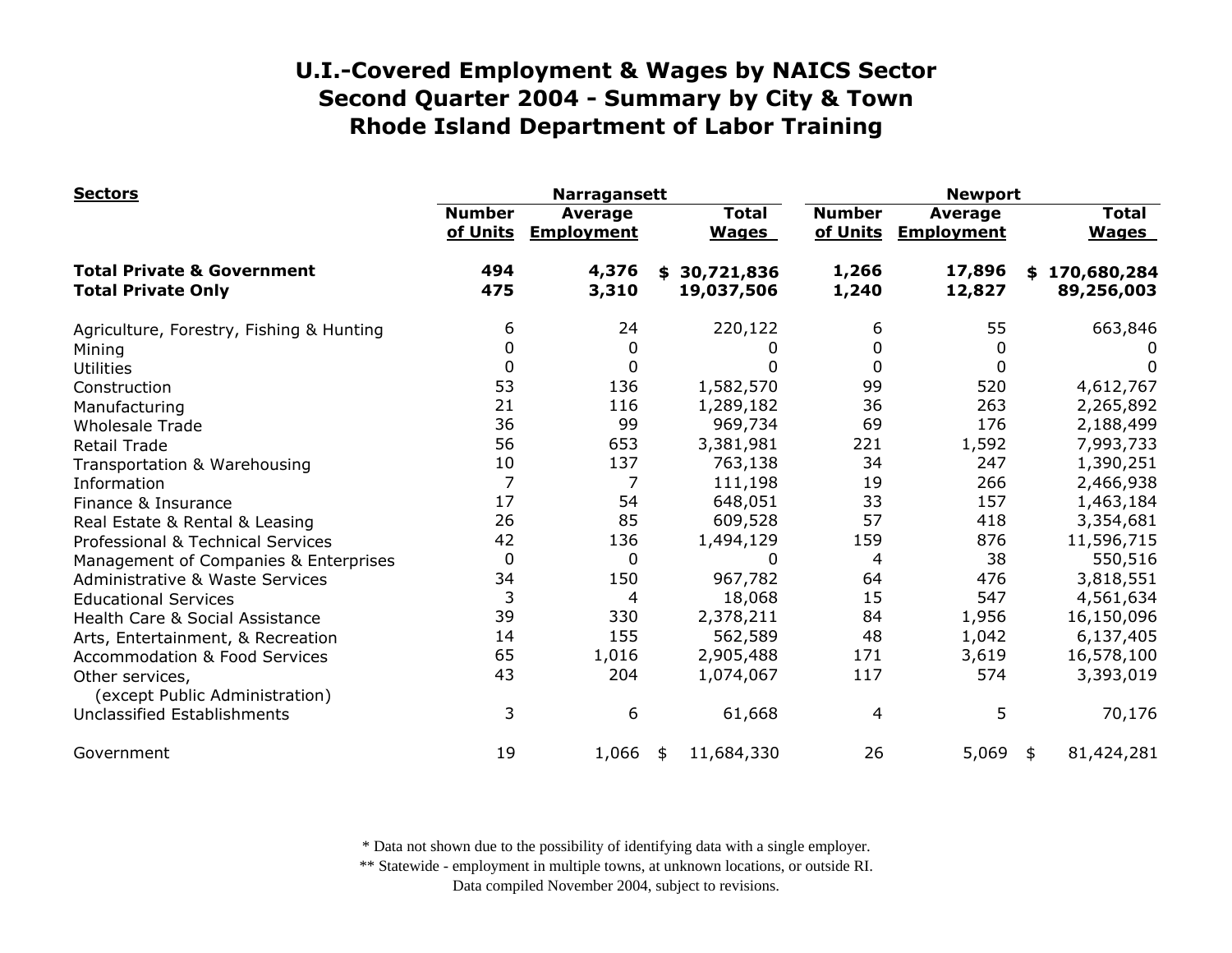| <b>Sectors</b>                                                     |                           | <b>New Shoreham</b>          |                              | <b>North Kingstown</b>    |                                     |                              |  |
|--------------------------------------------------------------------|---------------------------|------------------------------|------------------------------|---------------------------|-------------------------------------|------------------------------|--|
|                                                                    | <b>Number</b><br>of Units | Average<br><b>Employment</b> | <b>Total</b><br><b>Wages</b> | <b>Number</b><br>of Units | <b>Average</b><br><b>Employment</b> | <b>Total</b><br><b>Wages</b> |  |
| <b>Total Private &amp; Government</b><br><b>Total Private Only</b> | 206<br>189                | 843<br>731                   | \$5,257,932<br>4,374,601     | 992<br>974                | 13,778<br>12,045                    | \$127,307,786<br>106,754,626 |  |
| Agriculture, Forestry, Fishing & Hunting                           |                           | $\ast$                       |                              | 8                         | 50                                  | 668,547                      |  |
| Mining                                                             | 0                         | 0                            | <sup>0</sup>                 | 0                         | $\Omega$                            |                              |  |
| <b>Utilities</b>                                                   |                           | $\ast$                       |                              | 2                         |                                     |                              |  |
| Construction                                                       | 27                        | 86                           | 865,570                      | 124                       | 421                                 | 3,775,782                    |  |
| Manufacturing                                                      | 5                         | 11                           | 95,135                       | 67                        | 4,368                               | 49,348,174                   |  |
| <b>Wholesale Trade</b>                                             | $\overline{2}$            | $\ast$                       |                              | 107                       | 333                                 | 5,552,365                    |  |
| <b>Retail Trade</b>                                                | 40                        | 94                           | 491,045                      | 108                       | 2,003                               | 12,509,827                   |  |
| Transportation & Warehousing                                       | 3                         | 9                            | 43,573                       | 30                        | 338                                 | 2,164,434                    |  |
| Information                                                        | 5                         | 10                           | 68,272                       | 27                        | 155                                 | 1,805,607                    |  |
| Finance & Insurance                                                | $\overline{2}$            | $\ast$                       |                              | 48                        | 347                                 | 4,837,780                    |  |
| Real Estate & Rental & Leasing                                     | 12                        | 36                           | 217,886                      | 29                        | 101                                 | 565,958                      |  |
| Professional & Technical Services                                  | 6                         | 11                           | 47,395                       | 121                       | 318                                 | 4,602,882                    |  |
| Management of Companies & Enterprises                              |                           | $\ast$                       | $\ast$                       | 7                         | 443                                 | 3,789,934                    |  |
| Administrative & Waste Services                                    | 11                        | 34                           | 214,342                      | 56                        | 319                                 | 1,808,351                    |  |
| <b>Educational Services</b>                                        |                           | $\ast$                       |                              | 14                        | 75                                  | 535,445                      |  |
| Health Care & Social Assistance                                    | $\overline{2}$            | $\ast$                       | $\ast$                       | 61                        | 1,036                               | 6,347,332                    |  |
| Arts, Entertainment, & Recreation                                  | 9                         | 23                           | 195,661                      | 27                        | 223                                 | 1,224,529                    |  |
| <b>Accommodation &amp; Food Services</b>                           | 47                        | 362                          | 1,614,402                    | 64                        | 966                                 | 2,576,232                    |  |
| Other services,<br>(except Public Administration)                  | 13                        | 20                           | 111,313                      | 72                        | 401                                 | 2,037,975                    |  |
| <b>Unclassified Establishments</b>                                 | 1                         | 2                            | 27,253                       | 2                         | $\ast$                              | $\ast$                       |  |
| Government                                                         | 17                        | 112                          | 883,331<br>\$                | 18                        | 1,733                               | 20,553,160<br>\$             |  |

\* Data not shown due to the possibility of identifying data with a single employer.

\*\* Statewide - employment in multiple towns, at unknown locations, or outside RI.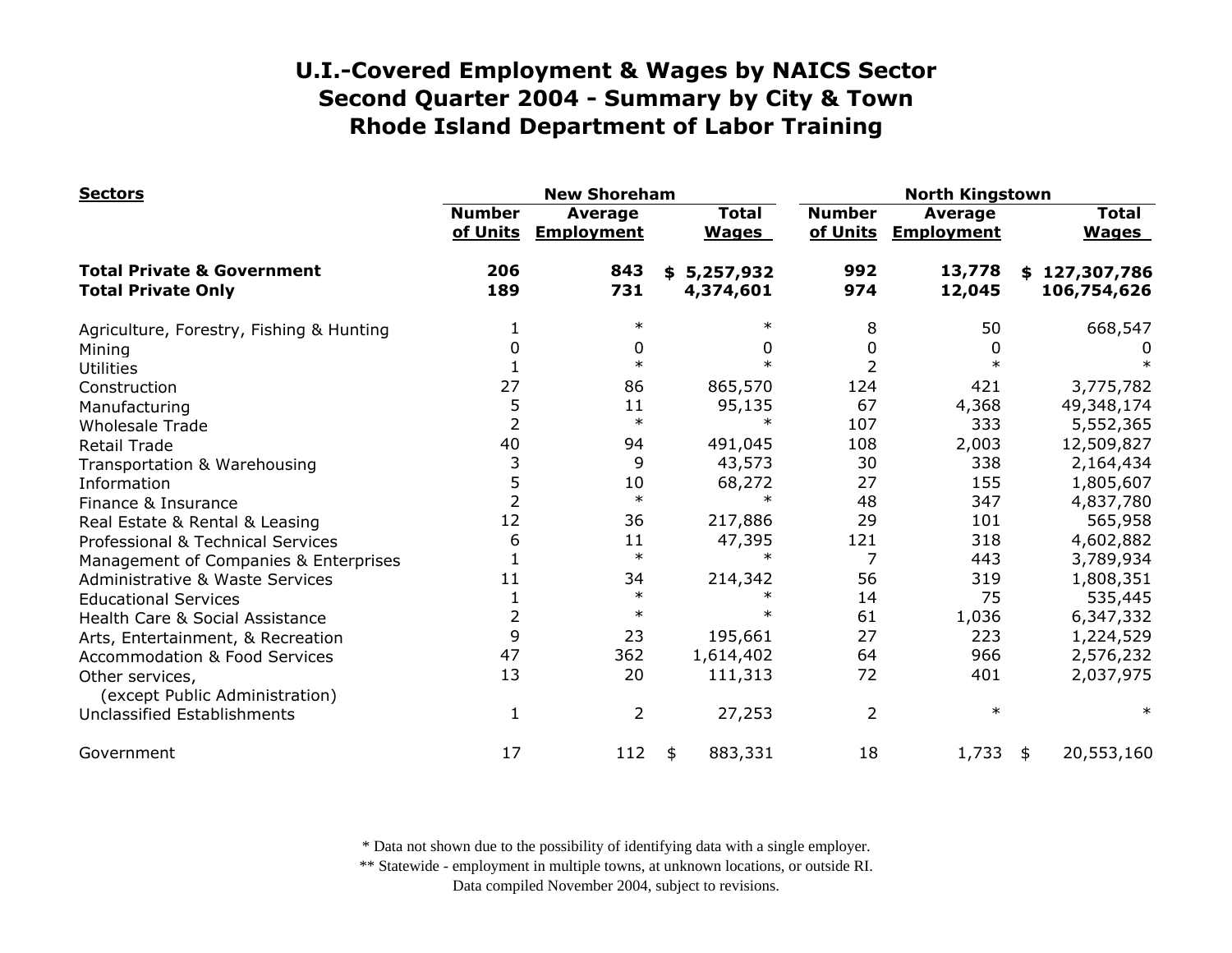| <b>Sectors</b>                                                     |                                                                                           | <b>North Providence</b> |                            |                                     | <b>North Smithfield</b>      |                            |  |  |
|--------------------------------------------------------------------|-------------------------------------------------------------------------------------------|-------------------------|----------------------------|-------------------------------------|------------------------------|----------------------------|--|--|
|                                                                    | <b>Number</b><br><b>Total</b><br>Average<br>of Units<br><b>Employment</b><br><b>Wages</b> |                         | <b>Number</b><br>of Units  | <b>Average</b><br><b>Employment</b> | <b>Total</b><br><b>Wages</b> |                            |  |  |
| <b>Total Private &amp; Government</b><br><b>Total Private Only</b> | 751<br>741                                                                                | 8,723<br>7,810          | \$66,149,634<br>53,934,609 | 361<br>350                          | 4,311<br>3,872               | \$31,393,166<br>28,261,338 |  |  |
| Agriculture, Forestry, Fishing & Hunting                           | 0                                                                                         |                         | 0                          | 3                                   | 22                           | 52,922                     |  |  |
| Mining                                                             | 0                                                                                         | 0                       | 0                          | 2                                   | $\ast$                       |                            |  |  |
| <b>Utilities</b>                                                   | 0                                                                                         |                         | 0                          | $\Omega$                            | 0                            | 0                          |  |  |
| Construction                                                       | 68                                                                                        | 268                     | 2,467,642                  | 60                                  | 371                          | 3,214,528                  |  |  |
| Manufacturing                                                      | 58                                                                                        | 621                     | 4,803,048                  | 32                                  | 645                          | 5,617,945                  |  |  |
| <b>Wholesale Trade</b>                                             | 44                                                                                        | 136                     | 1,836,675                  | 29                                  | 172                          | 2,061,347                  |  |  |
| <b>Retail Trade</b>                                                | 106                                                                                       | 1,181                   | 6,938,322                  | 40                                  | 643                          | 3,994,697                  |  |  |
| Transportation & Warehousing                                       | 18                                                                                        | 153                     | 860,054                    | 9                                   | 185                          | 1,155,649                  |  |  |
| Information                                                        | 9                                                                                         | 32                      | 316,211                    | 4                                   | 28                           | 160,623                    |  |  |
| Finance & Insurance                                                | 39                                                                                        | 364                     | 3,223,540                  | 13                                  | 75                           | 853,916                    |  |  |
| Real Estate & Rental & Leasing                                     | 27                                                                                        | 101                     | 829,501                    | 11                                  | 27                           | 132,580                    |  |  |
| Professional & Technical Services                                  | 59                                                                                        | 282                     | 2,711,583                  | 37                                  | 247                          | 2,650,880                  |  |  |
| Management of Companies & Enterprises                              | $\mathbf 1$                                                                               | $\ast$                  | $\ast$                     | 0                                   | 0                            |                            |  |  |
| <b>Administrative &amp; Waste Services</b>                         | 56                                                                                        | 459                     | 2,033,534                  | 9                                   | 41                           | 246,974                    |  |  |
| <b>Educational Services</b>                                        | 10                                                                                        | 21                      | 75,315                     | 3                                   |                              | 18,390                     |  |  |
| Health Care & Social Assistance                                    | 77                                                                                        | 2,785                   | 22,854,828                 | 37                                  | 793                          | 5,576,889                  |  |  |
| Arts, Entertainment, & Recreation                                  | 6                                                                                         | $\ast$                  | $\ast$                     | 3                                   | 17                           | 115,751                    |  |  |
| <b>Accommodation &amp; Food Services</b>                           | 72                                                                                        | 872                     | 2,630,415                  | 22                                  | 437                          | 1,305,484                  |  |  |
| Other services,<br>(except Public Administration)                  | 90                                                                                        | 376                     | 1,957,000                  | 33                                  | 110                          | 461,207                    |  |  |
| Unclassified Establishments                                        | 1                                                                                         | 3                       | 29,650                     | 3                                   | $\ast$                       | $\ast$                     |  |  |
| Government                                                         | 10                                                                                        | 913                     | 12,215,025<br>\$           | 11                                  | 439                          | 3,131,828<br>\$            |  |  |

\* Data not shown due to the possibility of identifying data with a single employer.

\*\* Statewide - employment in multiple towns, at unknown locations, or outside RI.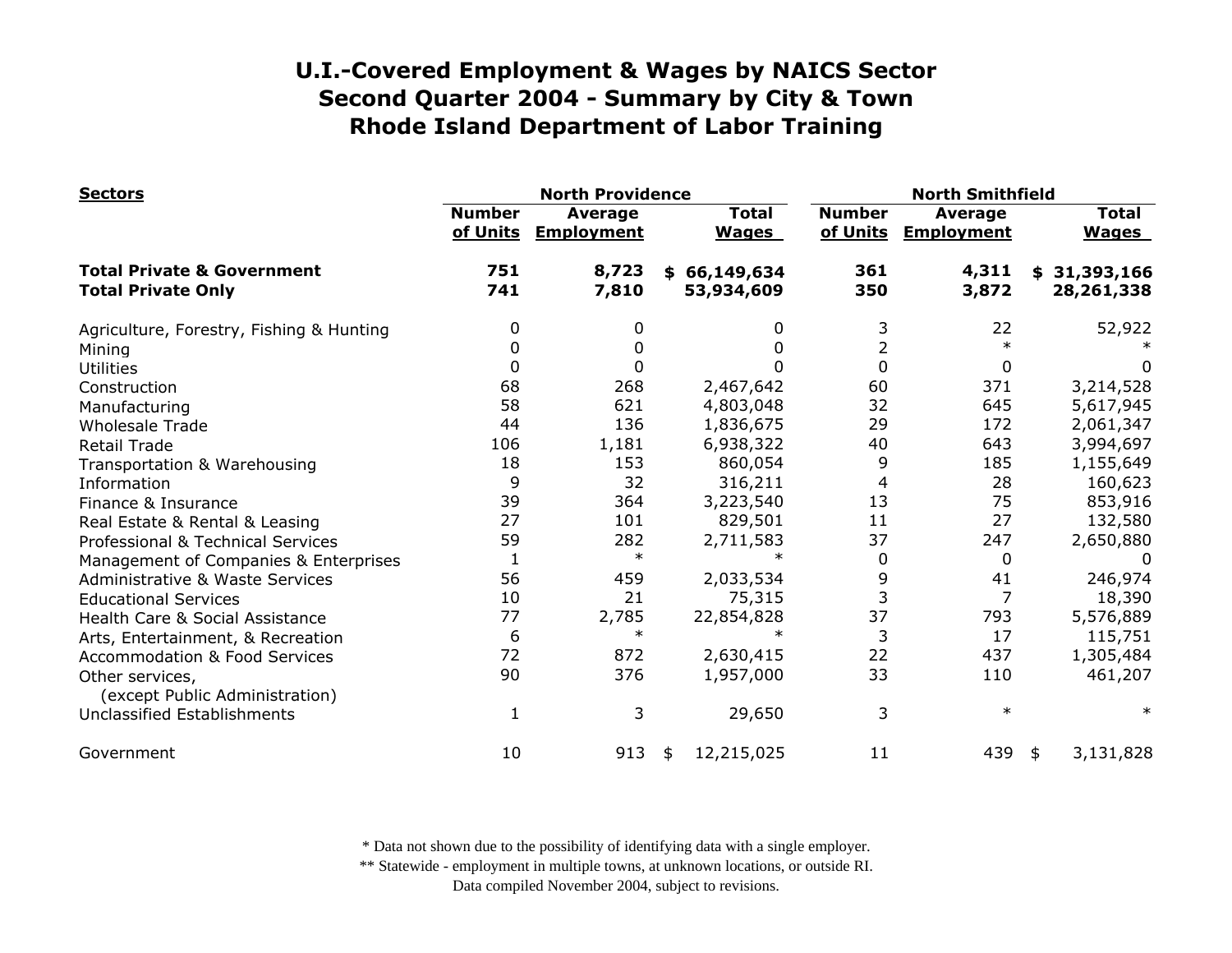| <b>Sectors</b>                                                     |                                                                  | <b>Pawtucket</b> |                              | Portsmouth                |                              |                              |  |
|--------------------------------------------------------------------|------------------------------------------------------------------|------------------|------------------------------|---------------------------|------------------------------|------------------------------|--|
|                                                                    | <b>Number</b><br><b>Average</b><br>of Units<br><b>Employment</b> |                  | <b>Total</b><br><b>Wages</b> | <b>Number</b><br>of Units | Average<br><b>Employment</b> | <b>Total</b><br><b>Wages</b> |  |
| <b>Total Private &amp; Government</b><br><b>Total Private Only</b> | 1,583<br>1,558                                                   | 28,430<br>25,909 | \$239,446,803<br>207,966,393 | 487<br>473                | 5,967<br>5,302               | \$63,949,855<br>56,941,445   |  |
| Agriculture, Forestry, Fishing & Hunting                           | 0                                                                | 0                | 0                            | 17                        | 55                           | 290,722                      |  |
| Mining                                                             | 0                                                                | 0                | <sup>0</sup>                 | 0                         | 0                            |                              |  |
| <b>Utilities</b>                                                   | 3                                                                | 12               | 149,023                      |                           | $\ast$                       |                              |  |
| Construction                                                       | 166                                                              | 1,066            | 10,389,929                   | 82                        | 361                          | 3,260,789                    |  |
| Manufacturing                                                      | 190                                                              | 6,686            | 57,388,989                   | 36                        | 2,336                        | 36,908,253                   |  |
| <b>Wholesale Trade</b>                                             | 91                                                               | 553              | 5,334,181                    | 32                        | 118                          | 1,107,516                    |  |
| <b>Retail Trade</b>                                                | 210                                                              | 2,277            | 13,740,855                   | 55                        | 464                          | 2,526,039                    |  |
| Transportation & Warehousing                                       | 38                                                               | 452              | 4,083,799                    | 8                         | $\ast$                       |                              |  |
| Information                                                        | 26                                                               | 982              | 13,382,978                   | 10                        | 55                           | 890,033                      |  |
| Finance & Insurance                                                | 52                                                               | 1,070            | 9,234,978                    | 22                        | 94                           | 1,069,246                    |  |
| Real Estate & Rental & Leasing                                     | 47                                                               | 339              | 2,979,838                    | 13                        | 110                          | 630,389                      |  |
| Professional & Technical Services                                  | 109                                                              | 469              | 4,292,177                    | 51                        | 141                          | 1,355,344                    |  |
| Management of Companies & Enterprises                              | 9                                                                | $\ast$           |                              | $\overline{2}$            | $\ast$                       |                              |  |
| <b>Administrative &amp; Waste Services</b>                         | 99                                                               | 1,916            | 8,255,151                    | 23                        | 112                          | 694,730                      |  |
| <b>Educational Services</b>                                        | 21                                                               | 342              | 2,372,729                    | $\overline{7}$            | 217                          | 1,884,928                    |  |
| Health Care & Social Assistance                                    | 172                                                              | 5,028            | 42,099,222                   | 27                        | 379                          | 2,038,969                    |  |
| Arts, Entertainment, & Recreation                                  | 11                                                               | 435              | 2,018,115                    | 10                        | 133                          | 673,459                      |  |
| <b>Accommodation &amp; Food Services</b>                           | 134                                                              | 1,541            | 4,522,971                    | 32                        | 488                          | 2,030,685                    |  |
| Other services,                                                    | 171                                                              | 1,432            | 7,714,323                    | 45                        | 191                          | 1,306,503                    |  |
| (except Public Administration)                                     |                                                                  |                  |                              |                           |                              |                              |  |
| Unclassified Establishments                                        | 9                                                                | $\ast$           | $\ast$                       | $\mathbf 0$               | $\mathbf 0$                  | 0                            |  |
| Government                                                         | 25                                                               | 2,521            | 31,480,410<br>\$             | 14                        | 665                          | 7,008,410<br>\$              |  |

\* Data not shown due to the possibility of identifying data with a single employer.

\*\* Statewide - employment in multiple towns, at unknown locations, or outside RI.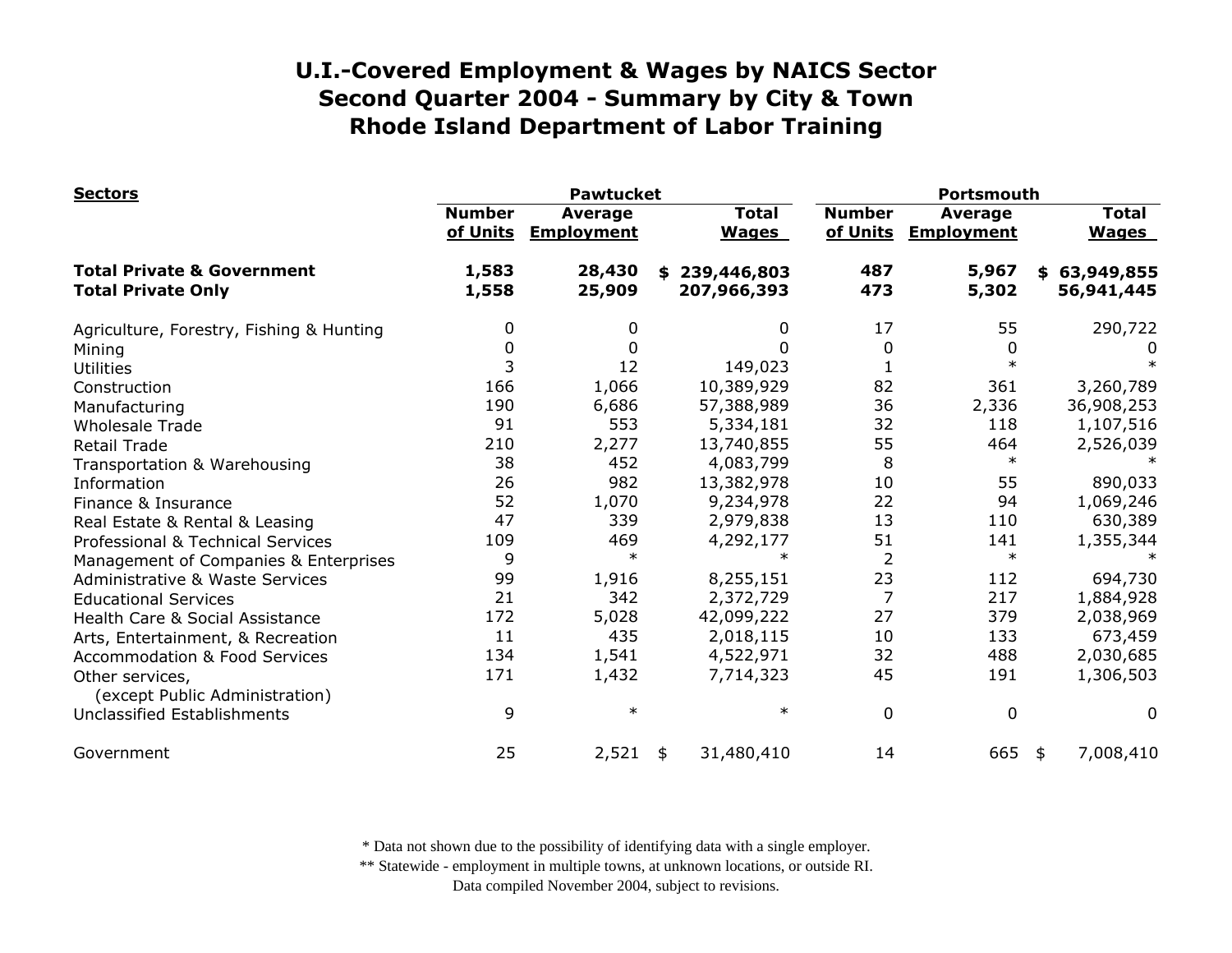| <b>Sectors</b>                                                     | <b>Providence</b>                                                |                   |    |                                | <b>Richmond</b>           |                                     |    |                              |  |
|--------------------------------------------------------------------|------------------------------------------------------------------|-------------------|----|--------------------------------|---------------------------|-------------------------------------|----|------------------------------|--|
|                                                                    | <b>Number</b><br><b>Average</b><br>of Units<br><b>Employment</b> |                   |    | <b>Total</b><br><b>Wages</b>   | <b>Number</b><br>of Units | <b>Average</b><br><b>Employment</b> |    | <b>Total</b><br><b>Wages</b> |  |
| <b>Total Private &amp; Government</b><br><b>Total Private Only</b> | 5,689<br>5,580                                                   | 114,449<br>97,275 |    | \$1,139,205,764<br>929,287,515 | 145<br>136                | 2,100<br>1,396                      |    | \$19,749,625<br>8,781,504    |  |
| Agriculture, Forestry, Fishing & Hunting                           |                                                                  | $\ast$            |    | $\ast$                         | 4                         | 44                                  |    | 277,378                      |  |
| Mining                                                             |                                                                  |                   |    |                                |                           | $\ast$                              |    |                              |  |
| <b>Utilities</b>                                                   |                                                                  | 580               |    | 9,876,965                      | 0                         | 0                                   |    | 0                            |  |
| Construction                                                       | 306                                                              | 2,626             |    | 34,031,347                     | 18                        | 65                                  |    | 517,658                      |  |
| Manufacturing                                                      | 403                                                              | 7,413             |    | 57,211,929                     | 7                         | 205                                 |    | 2,000,502                    |  |
| <b>Wholesale Trade</b>                                             | 291                                                              | 2,448             |    | 28,136,405                     | 10                        | 43                                  |    | 588,148                      |  |
| <b>Retail Trade</b>                                                | 660                                                              | 7,247             |    | 40,763,247                     | 24                        | 348                                 |    | 1,759,936                    |  |
| Transportation & Warehousing                                       | 61                                                               | 668               |    | 5,820,635                      | $\overline{2}$            | $\ast$                              |    |                              |  |
| Information                                                        | 139                                                              | 3,996             |    | 67,517,922                     | $\overline{2}$            | $\ast$                              |    |                              |  |
| Finance & Insurance                                                | 329                                                              | 6,274             |    | 103,989,293                    | 6                         | 57                                  |    | 439,657                      |  |
| Real Estate & Rental & Leasing                                     | 194                                                              | 1,421             |    | 13,986,473                     | 5                         | 10                                  |    | 25,971                       |  |
| Professional & Technical Services                                  | 884                                                              | 6,098             |    | 79,847,957                     | 5                         | 24                                  |    | 162,879                      |  |
| Management of Companies & Enterprises                              | 41                                                               | 1,901             |    | 32,134,655                     | 0                         | 0                                   |    | $\Omega$                     |  |
| Administrative & Waste Services                                    | 339                                                              | 8,648             |    | 47,354,102                     | 8                         | 59                                  |    | 449,614                      |  |
| <b>Educational Services</b>                                        | 100                                                              | 9,986             |    | 102,641,287                    | 0                         | 0                                   |    | 0                            |  |
| Health Care & Social Assistance                                    | 567                                                              | 23,950            |    | 236,082,823                    | 10                        | 91                                  |    | 666,257                      |  |
| Arts, Entertainment, & Recreation                                  | 52                                                               | 1,063             |    | 4,797,051                      | 6                         | 144                                 |    | 477,783                      |  |
| <b>Accommodation &amp; Food Services</b>                           | 505                                                              | 8,489             |    | 34,817,108                     | 15                        | 211                                 |    | 611,742                      |  |
| Other services,<br>(except Public Administration)                  | 668                                                              | 4,430             |    | 30,023,172                     | 13                        | 47                                  |    | 220,864                      |  |
| <b>Unclassified Establishments</b>                                 | 32                                                               | 31                |    | 211,025                        | 0                         | 0                                   |    | 0                            |  |
| Government                                                         | 109                                                              | 17,174            | \$ | 209,918,249                    | 9                         | 704                                 | \$ | 10,968,121                   |  |

\* Data not shown due to the possibility of identifying data with a single employer.

\*\* Statewide - employment in multiple towns, at unknown locations, or outside RI.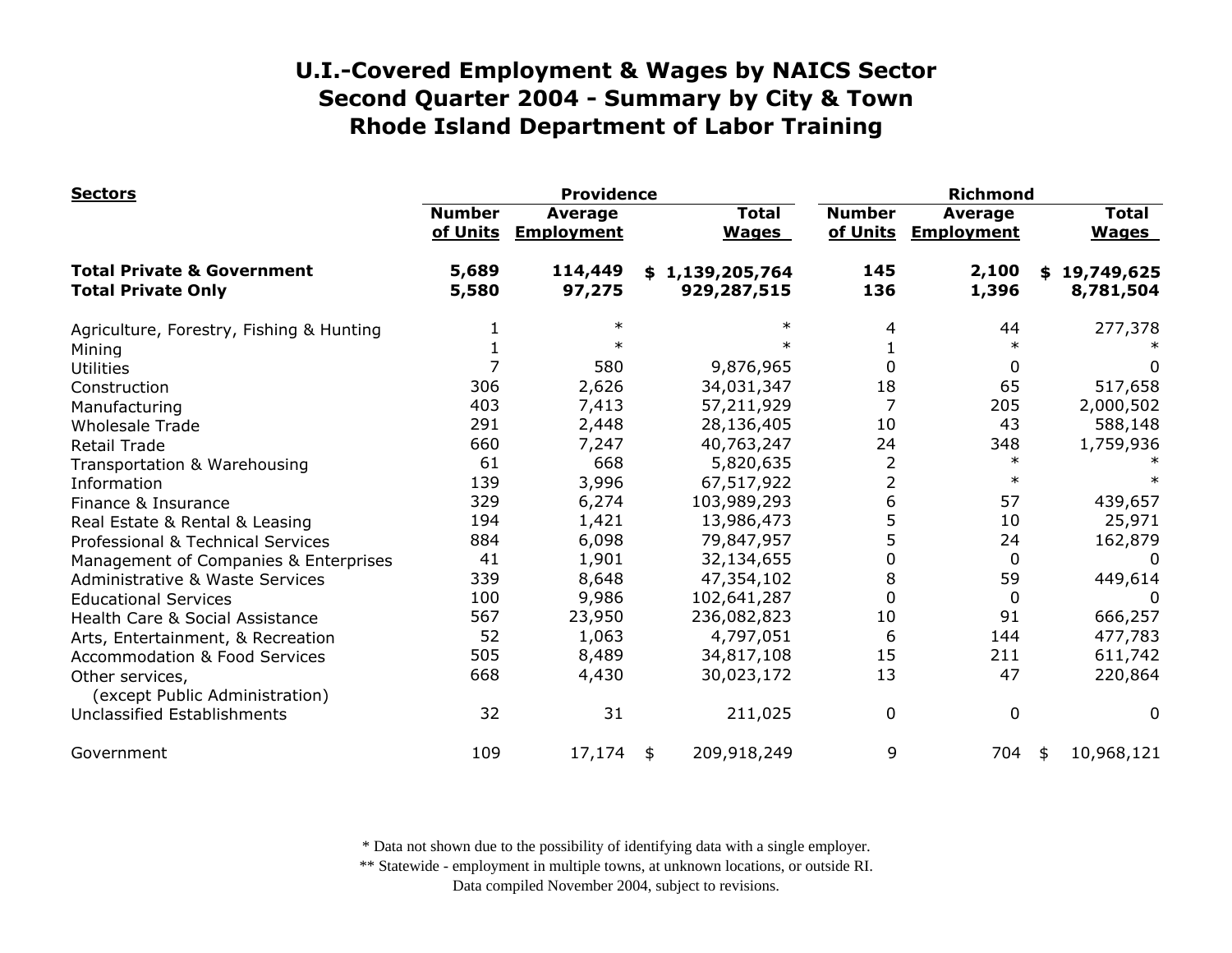| <b>Sectors</b>                                                     |                           | <b>Scituate</b>                     |                               | <b>Smithfield</b>         |                                     |                              |  |
|--------------------------------------------------------------------|---------------------------|-------------------------------------|-------------------------------|---------------------------|-------------------------------------|------------------------------|--|
|                                                                    | <b>Number</b><br>of Units | <b>Average</b><br><b>Employment</b> | <b>Total</b><br><b>Wages</b>  | <b>Number</b><br>of Units | <b>Average</b><br><b>Employment</b> | <b>Total</b><br><b>Wages</b> |  |
| <b>Total Private &amp; Government</b><br><b>Total Private Only</b> | 259<br>248                | 1,776<br>1,146                      | 14,512,660<br>\$<br>7,206,230 | 784<br>769                | 11,867<br>11,319                    | \$107,362,238<br>99,177,176  |  |
| Agriculture, Forestry, Fishing & Hunting                           | 9                         | 25                                  | 101,126                       | 4                         | 6                                   | 21,416                       |  |
| Mining                                                             | 0                         | 0                                   |                               |                           |                                     |                              |  |
| <b>Utilities</b>                                                   | 0                         | 0                                   | 0                             | $\Omega$                  |                                     | $\Omega$                     |  |
| Construction                                                       | 54                        | 151                                 | 1,359,933                     | 127                       | 928                                 | 10,704,745                   |  |
| Manufacturing                                                      | 11                        | 77                                  | 539,500                       | 81                        | 1,220                               | 11,925,433                   |  |
| <b>Wholesale Trade</b>                                             | 18                        | 44                                  | 441,670                       | 75                        | 757                                 | 9,079,624                    |  |
| <b>Retail Trade</b>                                                | 24                        | 265                                 | 1,335,822                     | 110                       | 2,240                               | 12,151,656                   |  |
| Transportation & Warehousing                                       | 19                        | 56                                  | 336,250                       | 14                        | 130                                 | 1,130,852                    |  |
| Information                                                        | 4                         | 32                                  | 169,043                       | 13                        | 142                                 | 1,220,883                    |  |
| Finance & Insurance                                                | 6                         | 25                                  | 162,313                       | 35                        | 1,603                               | 23,332,866                   |  |
| Real Estate & Rental & Leasing                                     | 8                         | 25                                  | 219,322                       | 14                        | 79                                  | 689,784                      |  |
| Professional & Technical Services                                  | 26                        | 68                                  | 584,655                       | 62                        | 265                                 | 3,015,046                    |  |
| Management of Companies & Enterprises                              | 0                         | 0                                   | O                             | $\overline{2}$            | $\ast$                              |                              |  |
| <b>Administrative &amp; Waste Services</b>                         | 19                        | 100                                 | 538,096                       | 42                        | 286                                 | 2,463,695                    |  |
| <b>Educational Services</b>                                        | 3                         | $\ast$                              |                               | 8                         | $\ast$                              |                              |  |
| Health Care & Social Assistance                                    | 14                        | 134                                 | 746,591                       | 46                        | 1,225                               | 7,442,952                    |  |
| Arts, Entertainment, & Recreation                                  | $\mathbf{1}$              | $\ast$                              | $\ast$                        | 9                         | 52                                  | 177,846                      |  |
| <b>Accommodation &amp; Food Services</b>                           | 9                         | 65                                  | 196,275                       | 63                        | 1,293                               | 4,340,818                    |  |
| Other services,                                                    | 23                        | 64                                  | 393,870                       | 63                        | 322                                 | 1,539,743                    |  |
| (except Public Administration)<br>Unclassified Establishments      | $\Omega$                  | 0                                   | 0                             | 0                         | 0                                   | 0                            |  |
| Government                                                         | 11                        | 630                                 | 7,306,430<br>\$               | 15                        | 548                                 | 8,185,062<br>\$              |  |

\* Data not shown due to the possibility of identifying data with a single employer.

\*\* Statewide - employment in multiple towns, at unknown locations, or outside RI.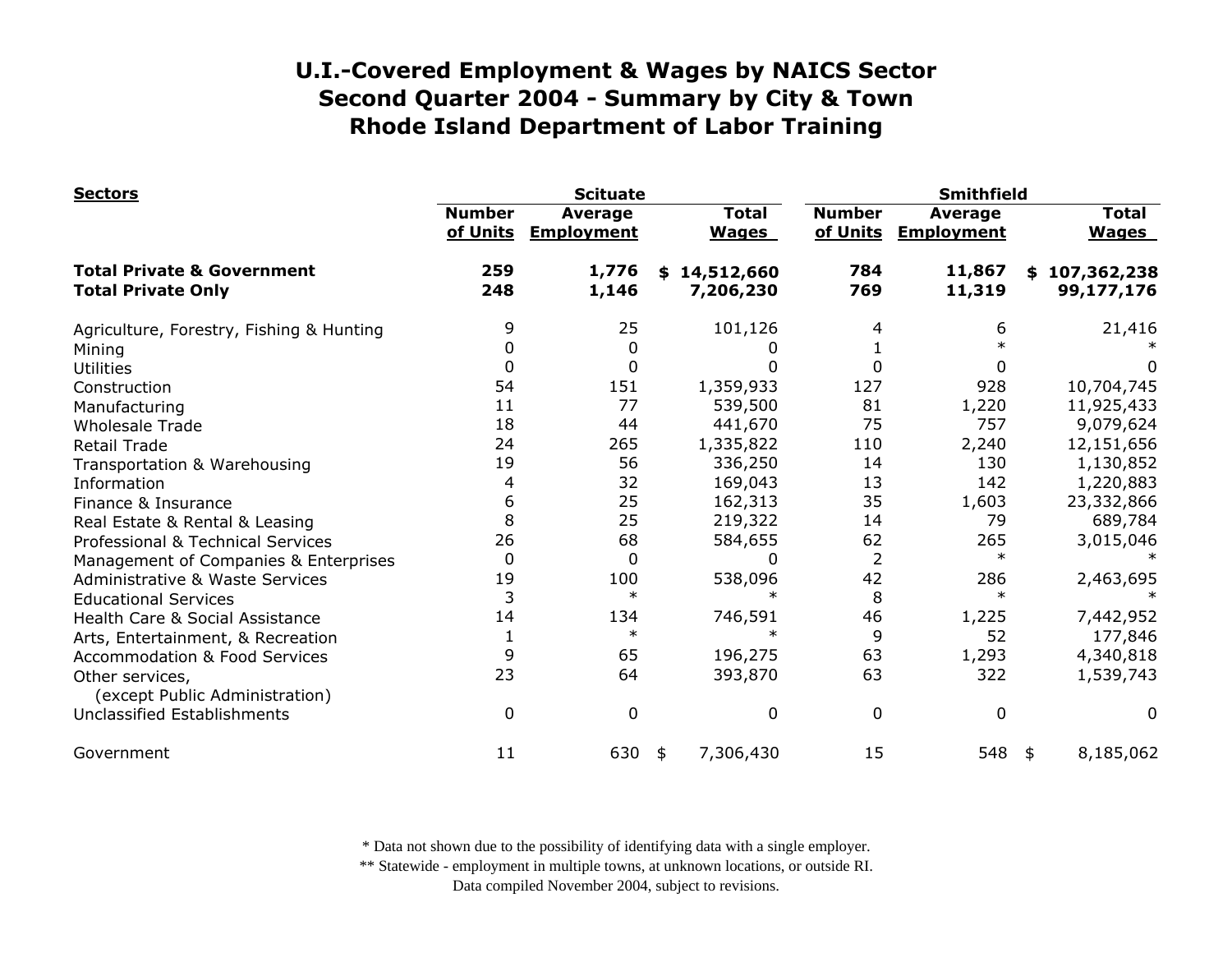| <b>Sectors</b>                                                     | <b>South Kingstown</b>    |                              |    |                              | <b>Tiverton</b>           |                              |    |                              |
|--------------------------------------------------------------------|---------------------------|------------------------------|----|------------------------------|---------------------------|------------------------------|----|------------------------------|
|                                                                    | <b>Number</b><br>of Units | Average<br><b>Employment</b> |    | <b>Total</b><br><b>Wages</b> | <b>Number</b><br>of Units | Average<br><b>Employment</b> |    | <b>Total</b><br><b>Wages</b> |
| <b>Total Private &amp; Government</b><br><b>Total Private Only</b> | 991<br>970                | 12,904<br>9,203              |    | \$107,207,352<br>69,205,613  | 396<br>381                | 2,594<br>2,109               |    | \$18,464,754<br>14,607,593   |
|                                                                    |                           |                              |    |                              |                           |                              |    |                              |
| Agriculture, Forestry, Fishing & Hunting                           | 19                        | 118                          |    | 1,217,828                    | 11                        | 36                           |    | 144,396                      |
| Mining                                                             | 1                         | $\ast$                       |    |                              | 3                         | 32                           |    | 379,634                      |
| <b>Utilities</b>                                                   | $\overline{2}$            | $\ast$                       |    | $\ast$                       |                           | $\ast$                       |    |                              |
| Construction                                                       | 123                       | 432                          |    | 3,790,377                    | 57                        | 210                          |    | 1,724,943                    |
| Manufacturing                                                      | 29                        | 850                          |    | 9,206,542                    | 13                        | 74                           |    | 489,414                      |
| <b>Wholesale Trade</b>                                             | 71                        | 645                          |    | 8,641,889                    | 31                        | 112                          |    | 1,116,056                    |
| <b>Retail Trade</b>                                                | 114                       | 1,481                        |    | 9,196,938                    | 57                        | 581                          |    | 4,362,364                    |
| Transportation & Warehousing                                       | 14                        | 124                          |    | 543,397                      | 13                        | 52                           |    | 351,800                      |
| Information                                                        | 16                        | 138                          |    | 1,526,711                    | $\overline{2}$            | $\ast$                       |    |                              |
| Finance & Insurance                                                | 39                        | 276                          |    | 3,026,435                    | 12                        | 44                           |    | 363,241                      |
| Real Estate & Rental & Leasing                                     | 31                        | 96                           |    | 765,003                      | 12                        | 30                           |    | 198,793                      |
| Professional & Technical Services                                  | 98                        | 311                          |    | 3,264,584                    | 36                        | 151                          |    | 1,551,948                    |
| Management of Companies & Enterprises                              | 4                         | 16                           |    | 365,603                      | 1                         | $\ast$                       |    |                              |
| <b>Administrative &amp; Waste Services</b>                         | 60                        | 285                          |    | 1,932,719                    | 30                        | 83                           |    | 536,437                      |
| <b>Educational Services</b>                                        | 22                        | 234                          |    | 1,344,812                    |                           | $\ast$                       |    |                              |
| Health Care & Social Assistance                                    | 97                        | 2,078                        |    | 16,111,903                   | 26                        | 338                          |    | 2,078,507                    |
| Arts, Entertainment, & Recreation                                  | 28                        | 187                          |    | 880,104                      | 5                         | 22                           |    | 76,100                       |
| <b>Accommodation &amp; Food Services</b>                           | 92                        | 1,112                        |    | 3,331,136                    | 26                        | 198                          |    | 563,379                      |
| Other services,<br>(except Public Administration)                  | 103                       | 789                          |    | 3,714,664                    | 43                        | 142                          |    | 642,758                      |
| Unclassified Establishments                                        | 7                         | 13                           |    | 78,054                       | 1                         | $\mathbf 0$                  |    | 0                            |
| Government                                                         | 21                        | 3,701                        | \$ | 38,001,739                   | 15                        | 485                          | \$ | 3,857,161                    |

\* Data not shown due to the possibility of identifying data with a single employer.

\*\* Statewide - employment in multiple towns, at unknown locations, or outside RI.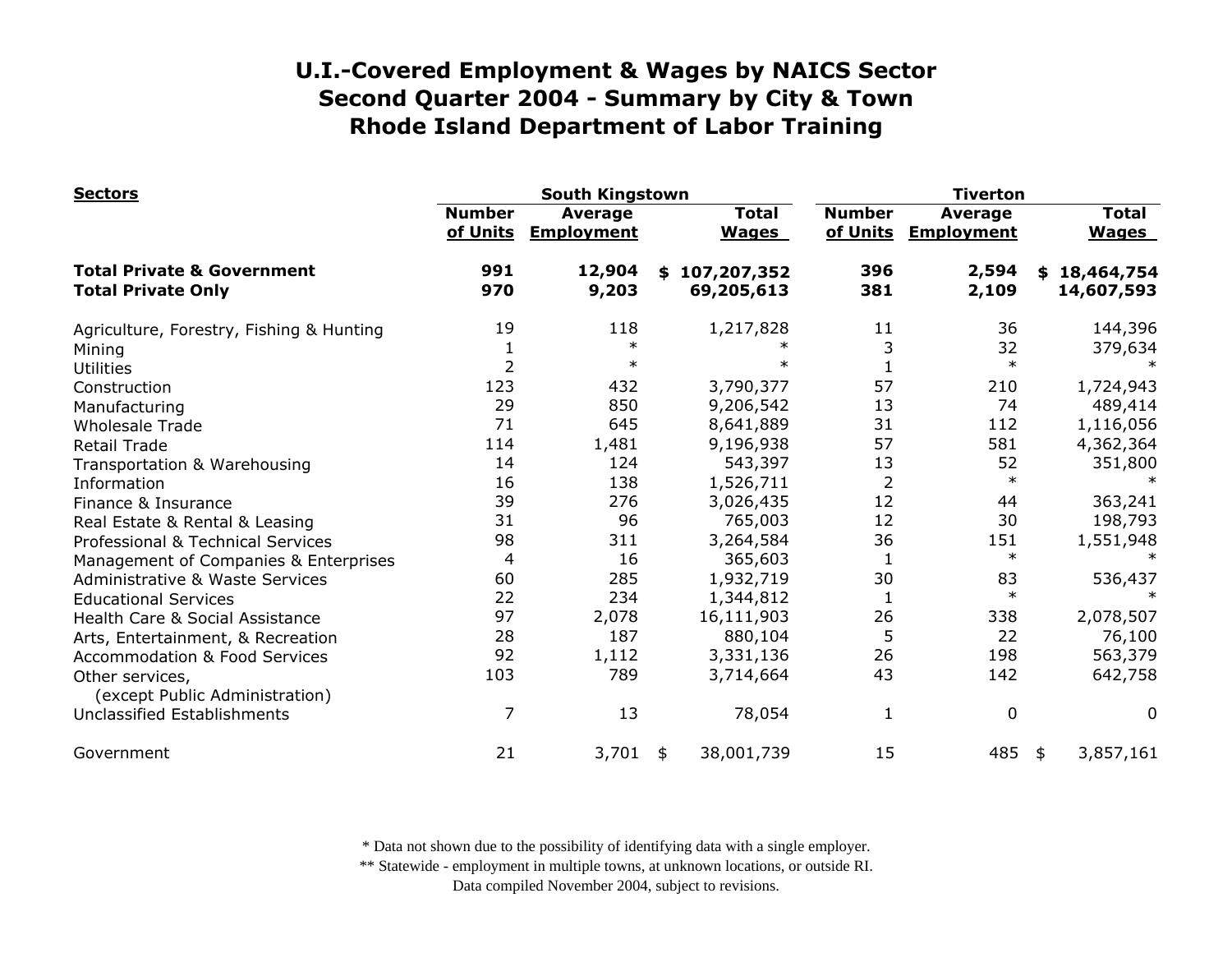| <b>Sectors</b>                                                     |                           | <b>Warren</b>                       |                                | <b>Warwick</b>            |                              |                              |  |
|--------------------------------------------------------------------|---------------------------|-------------------------------------|--------------------------------|---------------------------|------------------------------|------------------------------|--|
|                                                                    | <b>Number</b><br>of Units | <b>Average</b><br><b>Employment</b> | <b>Total</b><br><b>Wages</b>   | <b>Number</b><br>of Units | Average<br><b>Employment</b> | <b>Total</b><br><b>Wages</b> |  |
| <b>Total Private &amp; Government</b><br><b>Total Private Only</b> | 376<br>367                | 4,377<br>4,208                      | 30,930,992<br>\$<br>28,898,229 | 3,331<br>3,300            | 52,584<br>47,852             | \$428,906,598<br>372,111,128 |  |
| Agriculture, Forestry, Fishing & Hunting                           | 2                         | $\ast$                              | $\ast$                         | 3                         | 17                           | 58,474                       |  |
| Mining                                                             | 0                         | 0                                   | 0                              |                           |                              |                              |  |
| <b>Utilities</b>                                                   | $\mathbf 0$               | $\mathbf{0}$                        | 0                              |                           |                              |                              |  |
| Construction                                                       | 43                        | 159                                 | 1,163,998                      | 329                       | 2,299                        | 24,550,610                   |  |
| Manufacturing                                                      | 48                        | 1,173                               | 10,412,951                     | 215                       | 4,793                        | 45,903,656                   |  |
| <b>Wholesale Trade</b>                                             | 24                        | 280                                 | 3,532,456                      | 275                       | 1,913                        | 21,514,577                   |  |
| <b>Retail Trade</b>                                                | 50                        | 270                                 | 1,312,431                      | 479                       | 8,537                        | 48,239,266                   |  |
| Transportation & Warehousing                                       | 10                        | 350                                 | 1,944,104                      | 107                       | 2,448                        | 18,329,951                   |  |
| Information                                                        | 4                         | 46                                  | 288,160                        | 42                        | 549                          | 5,365,172                    |  |
| Finance & Insurance                                                | 14                        | 208                                 | 1,563,453                      | 217                       | 3,482                        | 40,428,330                   |  |
| Real Estate & Rental & Leasing                                     | 8                         | 18                                  | 91,895                         | 137                       | 1,381                        | 11,378,588                   |  |
| Professional & Technical Services                                  | 20                        | 72                                  | 813,474                        | 370                       | 1,668                        | 18,866,333                   |  |
| Management of Companies & Enterprises                              | $\overline{2}$            | $\ast$                              | $\ast$                         | 18                        | 1,593                        | 18,791,685                   |  |
| <b>Administrative &amp; Waste Services</b>                         | 21                        | 156                                 | 902,677                        | 191                       | 3,096                        | 16,777,444                   |  |
| <b>Educational Services</b>                                        | 5                         | 58                                  | 461,803                        | 30                        | 854                          | 5,991,098                    |  |
| Health Care & Social Assistance                                    | 32                        | 582                                 | 3,758,933                      | 316                       | 7,672                        | 65,478,376                   |  |
| Arts, Entertainment, & Recreation                                  | 4                         | 33                                  | 84,716                         | 36                        | 584                          | 2,470,918                    |  |
| <b>Accommodation &amp; Food Services</b>                           | 42                        | 669                                 | 1,854,526                      | 243                       | 5,216                        | 18,566,516                   |  |
| Other services,<br>(except Public Administration)                  | 38                        | 131                                 | 661,596                        | 275                       | 1,731                        | 9,246,999                    |  |
| <b>Unclassified Establishments</b>                                 | 0                         | $\mathbf 0$                         | 0                              | 15                        | 12                           | 70,933                       |  |
| Government                                                         | 9                         | 169                                 | 2,032,763<br>\$                | 31                        | $4,732$ \$                   | 56,795,470                   |  |

\* Data not shown due to the possibility of identifying data with a single employer.

\*\* Statewide - employment in multiple towns, at unknown locations, or outside RI.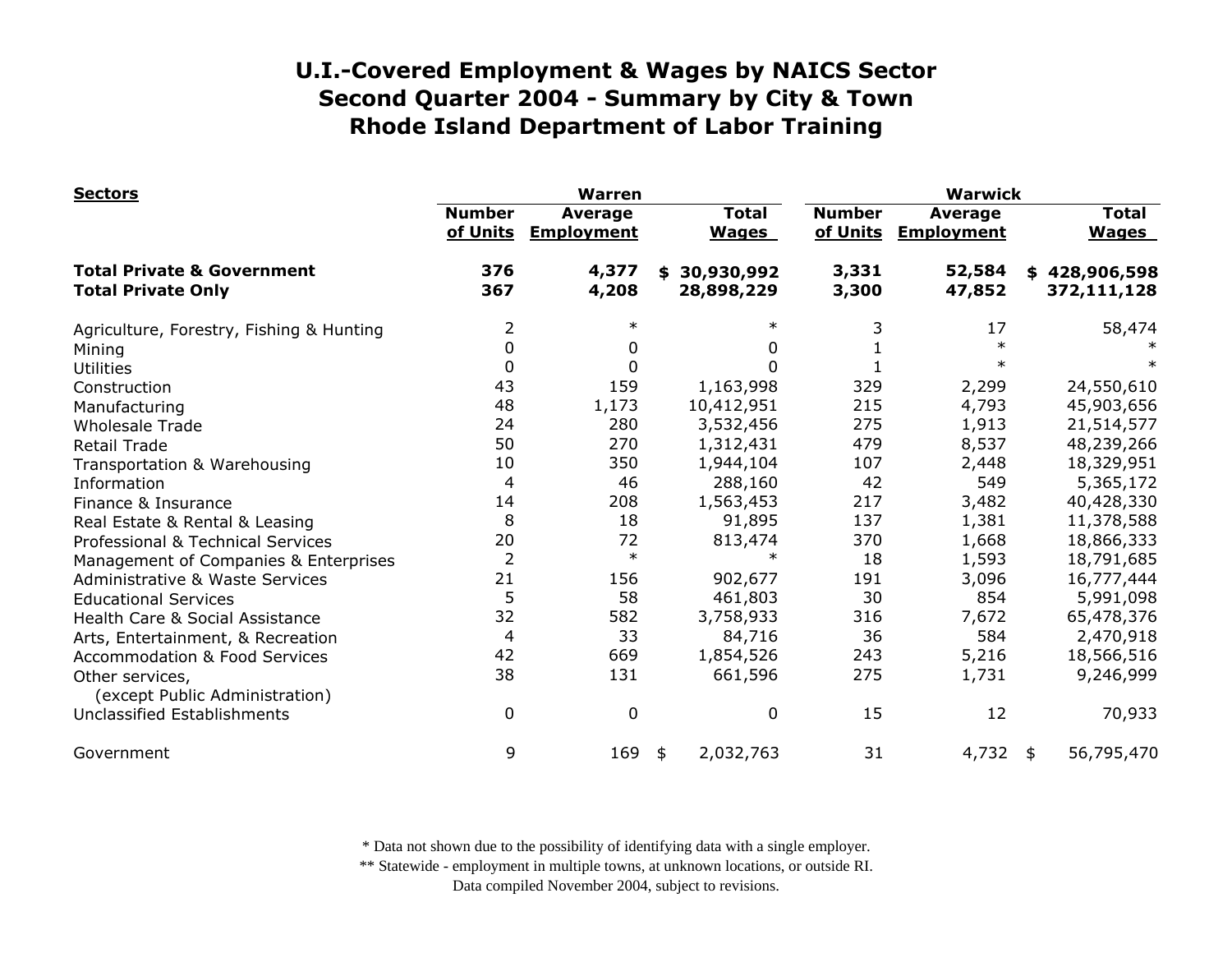| <b>Sectors</b>                                                     |                           | Westerly                     |                              |                           | <b>West Greenwich</b>               |                              |  |  |
|--------------------------------------------------------------------|---------------------------|------------------------------|------------------------------|---------------------------|-------------------------------------|------------------------------|--|--|
|                                                                    | <b>Number</b><br>of Units | Average<br><b>Employment</b> | <b>Total</b><br><b>Wages</b> | <b>Number</b><br>of Units | <b>Average</b><br><b>Employment</b> | <b>Total</b><br><b>Wages</b> |  |  |
| <b>Total Private &amp; Government</b><br><b>Total Private Only</b> | 855<br>834                | 10,146<br>8,998              | \$74,932,559<br>62,327,446   | 192<br>184                | 4,293<br>3,828                      | \$75,990,439<br>70,902,934   |  |  |
| Agriculture, Forestry, Fishing & Hunting                           | 3                         | 10                           | 37,952                       | 2                         | 3                                   | 9,695                        |  |  |
| Mining                                                             |                           | $\ast$                       |                              |                           |                                     |                              |  |  |
| <b>Utilities</b>                                                   |                           | $\ast$                       |                              | 0                         | 0                                   |                              |  |  |
| Construction                                                       | 107                       | 474                          | 4,378,578                    | 44                        | 218                                 | 2,435,541                    |  |  |
| Manufacturing                                                      | 30                        | 869                          | 9,103,149                    | 11                        | 1,452                               | 22,029,593                   |  |  |
| <b>Wholesale Trade</b>                                             | 28                        | 59                           | 738,131                      | 15                        | 220                                 | 3,195,155                    |  |  |
| <b>Retail Trade</b>                                                | 139                       | 2,169                        | 12,108,030                   | 10                        | 63                                  | 303,732                      |  |  |
| Transportation & Warehousing                                       | 13                        | 46                           | 296,047                      | 10                        | 183                                 | 1,685,707                    |  |  |
| Information                                                        | 13                        | 270                          | 2,939,920                    | 3                         | 7                                   | 154,878                      |  |  |
| Finance & Insurance                                                | 29                        | 320                          | 2,994,128                    | 5                         | 28                                  | 577,287                      |  |  |
| Real Estate & Rental & Leasing                                     | 25                        | 118                          | 603,585                      | 3                         | 8                                   | 54,313                       |  |  |
| Professional & Technical Services                                  | 71                        | 202                          | 1,817,658                    | 25                        | $\ast$                              |                              |  |  |
| Management of Companies & Enterprises                              | $\overline{2}$            | $\ast$                       |                              | $\Omega$                  | 0                                   |                              |  |  |
| <b>Administrative &amp; Waste Services</b>                         | 44                        | 201                          | 1,113,372                    | 22                        | 226                                 | 1,815,369                    |  |  |
| <b>Educational Services</b>                                        | 6                         | 63                           | 305,051                      | 2                         | $\ast$                              |                              |  |  |
| Health Care & Social Assistance                                    | 104                       | 1,826                        | 15,381,507                   |                           | 77                                  | 469,913                      |  |  |
| Arts, Entertainment, & Recreation                                  | 31                        | 322                          | 1,452,084                    | $\overline{2}$            | $\ast$                              |                              |  |  |
| <b>Accommodation &amp; Food Services</b>                           | 95                        | 1,277                        | 4,349,272                    | 11                        | 175                                 | 588,148                      |  |  |
| Other services,<br>(except Public Administration)                  | 91                        | 500                          | 1,946,713                    | 10                        | 24                                  | 107,372                      |  |  |
| Unclassified Establishments                                        | 0                         | $\mathbf{0}$                 | 0                            | 1                         | 1                                   | 2,000                        |  |  |
| Government                                                         | 21                        | 1,148                        | 12,605,113<br>\$             | 8                         | 465                                 | 5,087,505<br>\$              |  |  |

\* Data not shown due to the possibility of identifying data with a single employer.

\*\* Statewide - employment in multiple towns, at unknown locations, or outside RI.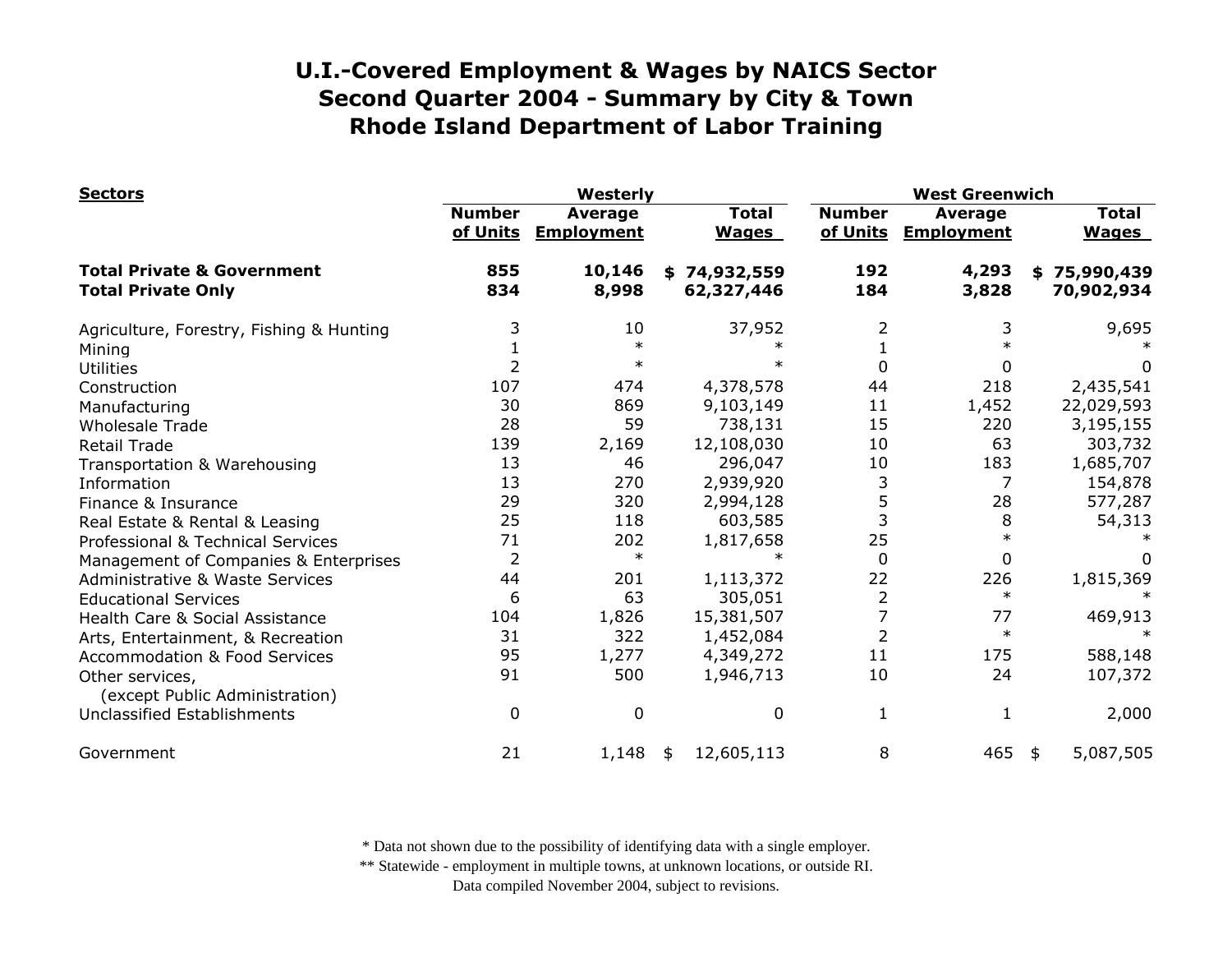| <b>Sectors</b>                                                     | <b>West Warwick</b>       |                                     |    |                              | Woonsocket    |                                |    |                              |
|--------------------------------------------------------------------|---------------------------|-------------------------------------|----|------------------------------|---------------|--------------------------------|----|------------------------------|
|                                                                    | <b>Number</b><br>of Units | <b>Average</b><br><b>Employment</b> |    | <b>Total</b><br><b>Wages</b> | <b>Number</b> | Average<br>of Units Employment |    | <b>Total</b><br><b>Wages</b> |
| <b>Total Private &amp; Government</b><br><b>Total Private Only</b> | 636<br>620                | 9,584<br>8,463                      |    | \$84,061,355<br>68,243,609   | 886<br>867    | 14,902<br>13,185               | \$ | 170,667,865<br>147,290,998   |
| Agriculture, Forestry, Fishing & Hunting                           | 0                         | 0                                   |    | 0                            | 1             |                                |    |                              |
| Mining                                                             |                           | $\ast$                              |    |                              | 0             | 0                              |    | 0                            |
| <b>Utilities</b>                                                   | $\Omega$                  | 0                                   |    | 0                            |               |                                |    |                              |
| Construction                                                       | 91                        | 362                                 |    | 2,808,159                    | 77            | 362                            |    | 3,145,634                    |
| Manufacturing                                                      | 40                        | 1,784                               |    | 18,083,119                   | 79            | 1,425                          |    | 12,639,407                   |
| <b>Wholesale Trade</b>                                             | 39                        | 360                                 |    | 4,115,684                    | 55            | 270                            |    | 2,866,988                    |
| <b>Retail Trade</b>                                                | 104                       | 1,270                               |    | 8,311,121                    | 133           | 2,073                          |    | 12,387,030                   |
| Transportation & Warehousing                                       | 12                        | 292                                 |    | 2,587,990                    | 19            | 802                            |    | 5,582,086                    |
| Information                                                        | 6                         | $\ast$                              |    | $\ast$                       | 9             | 55                             |    | 655,246                      |
| Finance & Insurance                                                | 24                        | 951                                 |    | 8,579,094                    | 29            | 286                            |    | 2,851,739                    |
| Real Estate & Rental & Leasing                                     | 20                        | 72                                  |    | 431,231                      | 32            | 98                             |    | 567,697                      |
| Professional & Technical Services                                  | 38                        | 185                                 |    | 2,677,601                    | 59            | 194                            |    | 2,222,891                    |
| Management of Companies & Enterprises                              | 1                         | $\ast$                              |    | $\ast$                       | 6             | 1,636                          |    | 67,206,042                   |
| <b>Administrative &amp; Waste Services</b>                         | 32                        | 188                                 |    | 984,626                      | 36            | 511                            |    | 3,097,624                    |
| <b>Educational Services</b>                                        | 8                         | 58                                  |    | 238,288                      | 16            | 360                            |    | 2,629,463                    |
| Health Care & Social Assistance                                    | 44                        | 779                                 |    | 5,402,293                    | 101           | 3,281                          |    | 24,573,432                   |
| Arts, Entertainment, & Recreation                                  | 10                        | 70                                  |    | 293,381                      | 11            | 64                             |    | 322,013                      |
| <b>Accommodation &amp; Food Services</b>                           | 68                        | 942                                 |    | 2,825,530                    | 102           | 1,128                          |    | 3,343,764                    |
| Other services,<br>(except Public Administration)                  | 80                        | 342                                 |    | 1,670,711                    | 99            | 568                            |    | 2,299,758                    |
| Unclassified Establishments                                        | $\overline{2}$            | 2                                   |    | 9,705                        | 2             | 2                              |    | 15,696                       |
| Government                                                         | 16                        | 1,121                               | \$ | 15,817,746                   | 19            | 1,717                          | \$ | 23,376,867                   |

\* Data not shown due to the possibility of identifying data with a single employer.

\*\* Statewide - employment in multiple towns, at unknown locations, or outside RI.